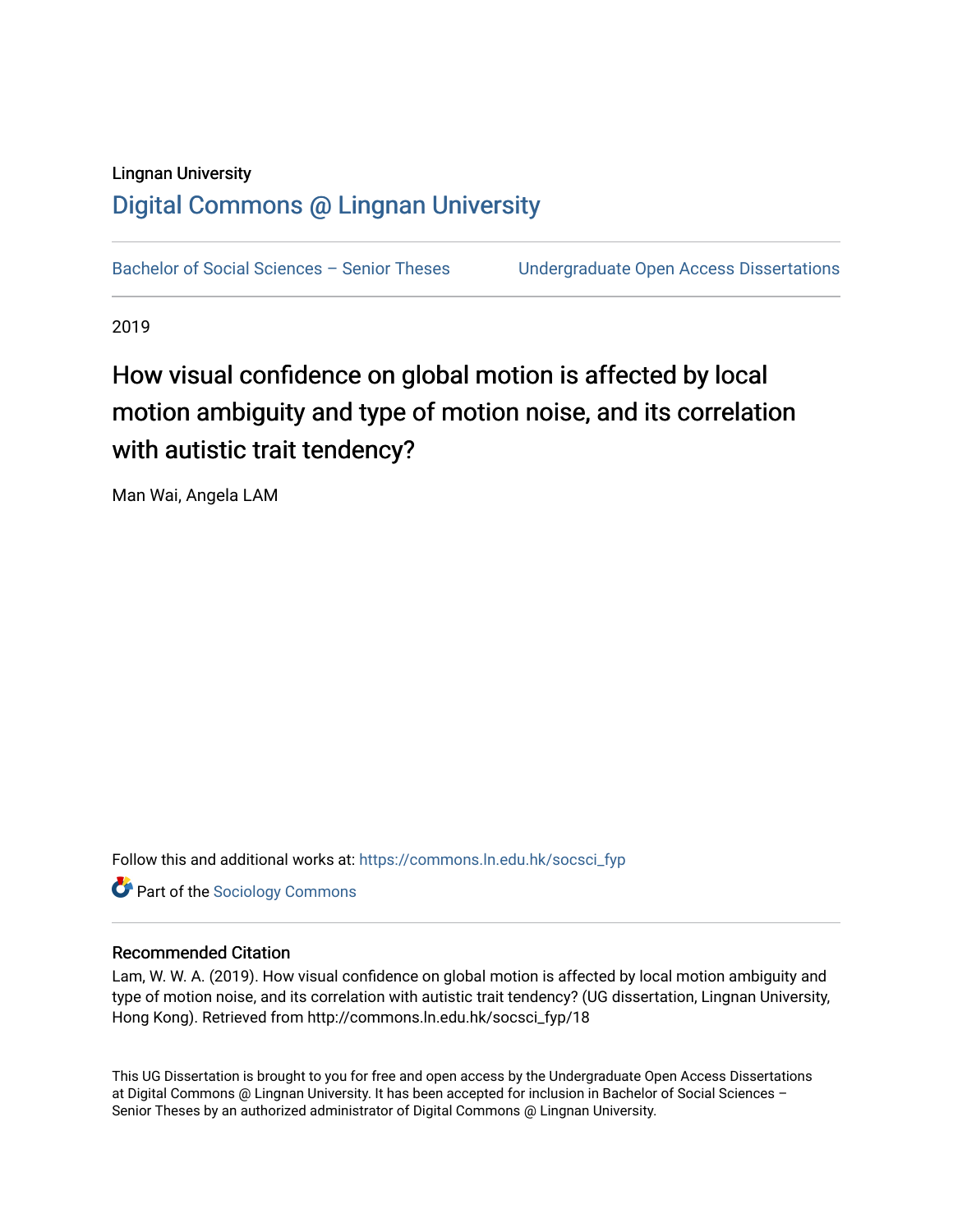## Year 2017-18

## SSC 4319 Senior Thesis

## **How visual confidence on global motion is affected by local motion ambiguity and type of motion noise, and its correlation with autistic trait tendency?**

Lam Man Wai, Angela

Student ID: 4186307

Lingnan University

Advisor: Prof. Alan Lee, Lap Fai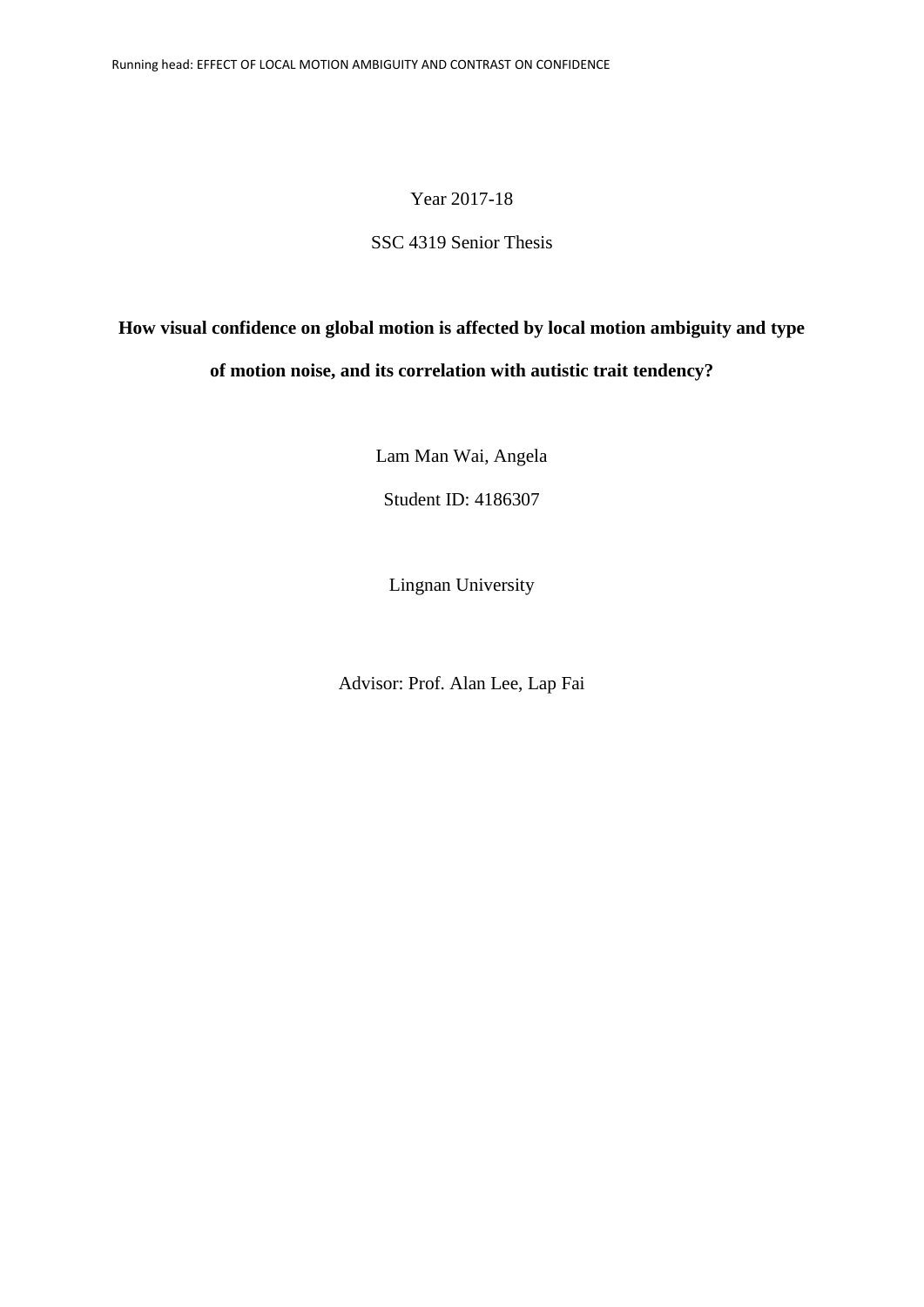#### **Abstract**

Perceptual confidence has been found to correlate with task performance in general, and is believed to be independent of stimulus features. However, certain stimulus feature could induce a subjective sense of uncertainty, which could potentially influence confidence judgments beyond task performance. The present studies aimed at assessing the effects of the ambiguity of local motion signals on perceptual confidence on a global-motion task. Participants first discriminated the global motion directions of two multiple-aperture, globalmotion patterns, one generated using multiple Gabor elements and the other using multiple Plaid elements. They then performed a two-interval, forced-choice confidence task by choosing which of the two perceptual responses they were more confident in being correct. In Experiment 1, when perceptual performance was controlled by varying coherence, we found that participants chose plaids more often than Gabors, even with perceptual performance matched between the two patterns. In Experiment 2, when perceptual performance was controlled by varying luminance contrast of noisy pixels in every motion frame, such "plaid preference" in confidence bias was significantly weakened.

Besides, there has been numerous studies on visual perception of autistic individuals. But not many of them has looked into the relationship between their metacognition and perceptual judgement. This study aimed at assessing the relationship between the autistic trait tendency and metacognitive process about one's perceptual performance. Our results show that, at the same level of objective task performance, subject perceptual confidence depends on both the ambiguity of local motion signals and the type of noise. Our results also shows that there is an association between the subject perceptual confidence and the autistic trait tendency.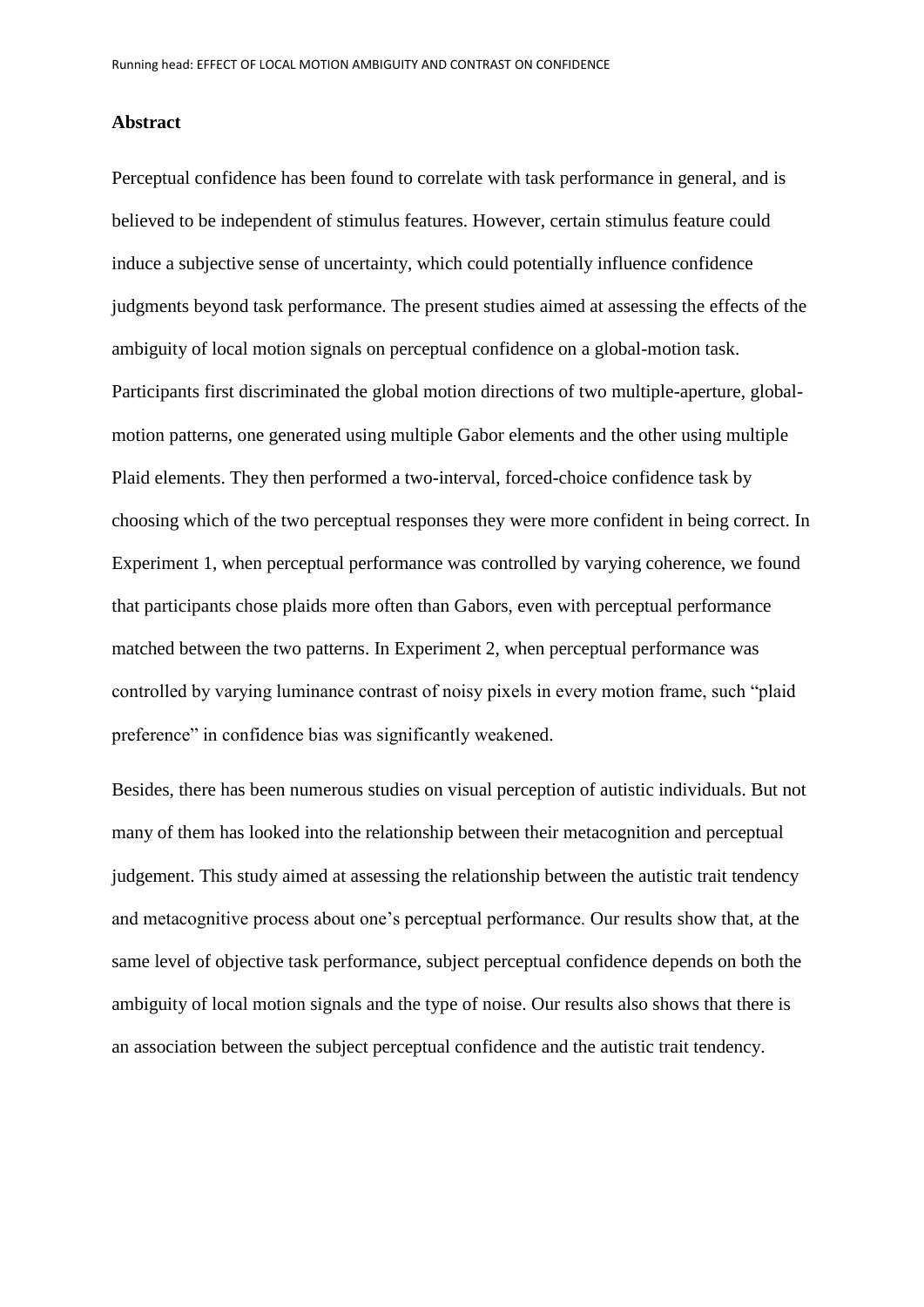#### **Introduction**

In everyday life, we are constantly receiving different visual information. They are then processed in a complex visual system, reaching to recognitions or judgements. When we see a moving car, our visual system is actually processing the information according to a hierarchy. Visual stimulus first enters the eyes through projection on the retina. Photoreceptors then transduce the signals and send to the brain through a region called lateral geniculate nucleus (LGN) in the thalamus. Once this has occurred, signals reach the visual cortex which locates in the occipital lobe, the most posterior region of the brain. The visual cortex is further divided into different distinct compartments. The earliest stage of visual processing has been identified in the primary visual cortex (V1), where the orientation- and spatial frequency-selective neurons can only cover a small receptive field (M Weliky, Bosking & Fitzpatrick, 1996; Duffy & Hube, 2007; Priebe, 2016). The more complex visual features are passed serially from one area to the next area, e.g. V2, V4, middle temporal visual area (MT) for further processing and object recognition. This is known as the hierarchical visual processing (Hubel and Wiesel, 1962).

V1 as the first visual processing stage, neurons are highly selective to orientations and simple features. Wiesel and Hubel (1959) have found cells called simple cell and complex cells in V1 that respond to edges and gratings of particular orientations and spatial frequencies primarily, such as Gabor. Basically, Gabor patch is a sine wave grating, or a series of black and white bars that can oriented into different degrees seen through a Gaussian window. Many static visual experiments have used it to test the receptive field properties of specific neurons (Takeuchi, 1998; Amano, 2009; Scarfe, 2011; Rider, 2014; Sherman, Seth, Barrett & Kanai, 2015). Gabor has also been increasingly used in visual motion experiment recently to test the differences between the local and global motion perception. Although motion has been found to have the highest neural activities in MT (Smith, 1998; Born &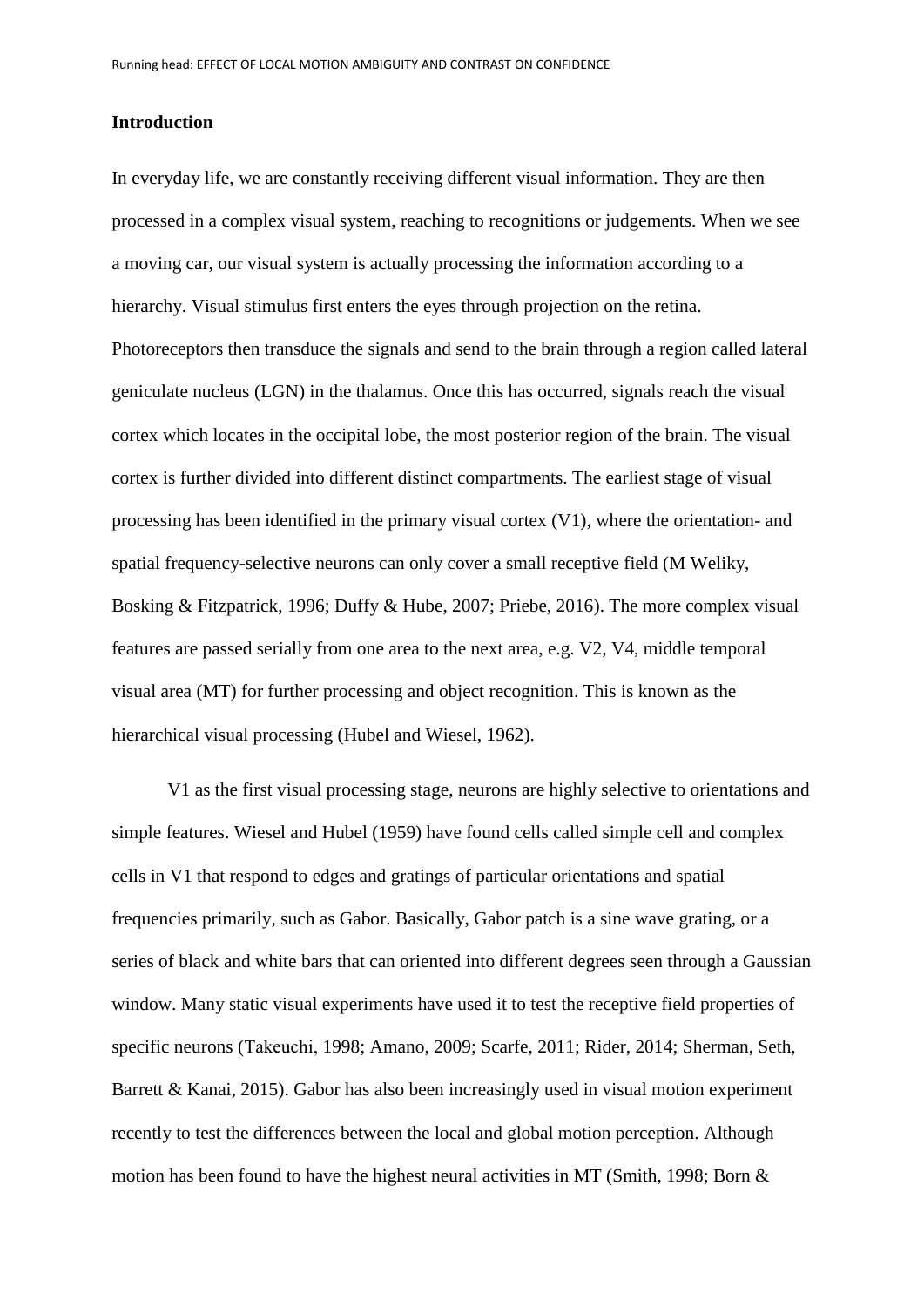Bradley, 2005), there has been some evidences showing that there are some directionselective neurons in V1 and V2 responding to visual motion (Mather, Pavan, Campana & Casco, 2008; An, 2012). They can predominantly detect and signal the motion of 1D visual features. But deriving a true motion direction from the local spatial and temporal structure of the stimulus viewed through a small aperture, is very difficult and highly subjective to ambiguity (Rider, Nishida & Johnston, 2016). Therefore, Gabor as a one-dimensional (1D) visual feature is ambiguous in signaling global motion direction. This is known as the aperture problem (Shimojo, Silverman, Nakayama, 1989; Bruno & Bertamini, 2015) To solve the ambiguity, our visual system needs more information, for instance, by integrating motion signals of other orientations to become a two-dimensional (2D) motion feature, such as Plaid. Plaid combines two distinct gratings of orthogonal orientation to each other with same contrast. By integration, it consists of unambiguous local motion signals that allow observers to derive a true motion direction (Movshon, 1982).

The complexity of visual stimuli and size of receptive fields increased throughout the low-level to high-level visual processing (bottom-up processing) (Intaitė, 2013; Dijkstra, 2017). This allows us to see things better as we receive feedback from cells with larger receptive fields (Scarfe, 2011). But this is only halfway through the entire visual processing. To derive a visual judgement or a decision, information in the visual cortex is reached by the prefrontal cortex to process information. Our brain integrates the assumptions formed by prior experiences and knowledge (top-down processing) (Intaitė, 2013; Dijkstra, 2017) to enhance the visual processing. We are usually more aware and conscious of such kind of later stage information processing. Interestingly, we are conscious about comparing the visual information our brain obtained from the earlier stage of processing in the visual cortex. But it seems that we are unconscious of the origins of these visual information. So do we actually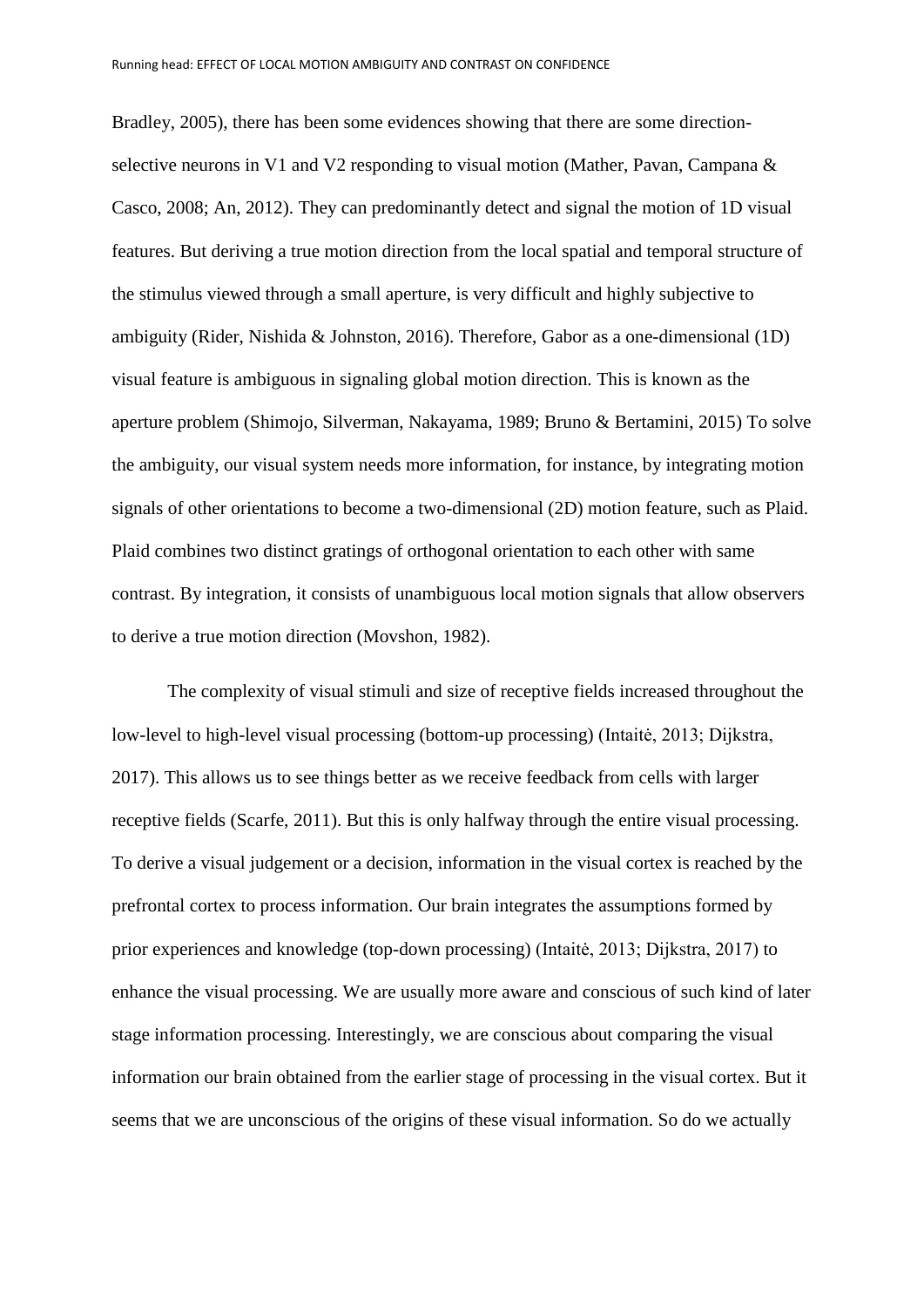know what we see? What are we really conscious of? And can we make accurate judgement about what we see?

This leads us to a major question of "what is consciousness?" Consciousness is broadly defined as a state of being aware of external world and internal self (Van Gulick, 2004). It could be awareness, subjectivity and in many other terms. But when we make any judgement or decision, we need to regulate our cognition. Otherwise saying, we need to know what we know and what we are thinking. Therefore, we need information processing of even higher order that is beyond consciousness, which is the "metacognitive processes" or "metacognition" (Timmermans, 2012). It refers to the awareness of one's own knowledge, in other words, knowing of what one is thinking. There have been research findings showing the metacognition-related brain activities in the right rostrolateral prefrontal cortex (rlPFC) (Fleming, 2012). But how do we quantify metacognition? Some previous research suggest that confidence can to use to quantitatively measure metacognition (Maniscalco & Lau, 2012; Fleming, 2012, 2014; Santangelo, 2016). When ones know what they are aware of and thinking, they should be able to utilize their knowledge and be more confident in giving the correct response or judgement. Intuitively, confidence is an alternative measurement for metacognitive sensitivity (Fleming, 2014).

There are sufficient findings suggesting confidence is a "good" way to measure the metacognition. But is it the case? Although high perceptual confidence is usually coupled with better perceptual performance with high accuracy (Samaha, 2016), it is a self-reported rating which highly subjects to perceptual and response bias. There have been debates on whether individuals can indeed dissociate between their objective performance and subjective awareness since this is very important in terms of selecting a reliable mean to quantify metacognitive process (Peters, Kentridge, & Phillips, 2017; Phillips, 2017; Phillips & Block, 2016). To solve this issue, more computation approaches and alternatives have been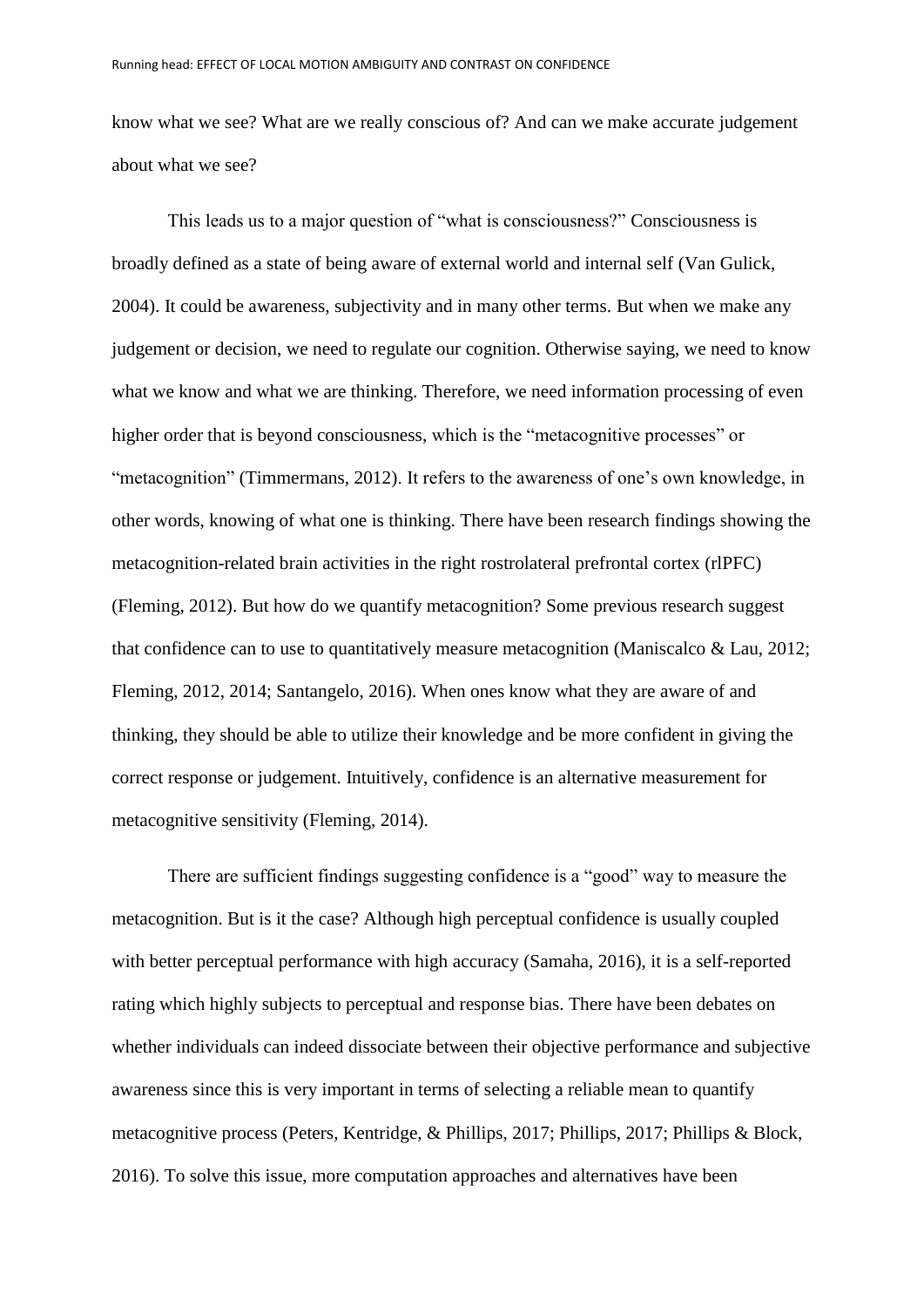developed recently (Maniscalco and Lau 2012; Fleming, 2017). Rather than confidence rating which has been found potentially susceptible to criterion bias (Hesselmann, Hebart, & Malach, 2011; Salti et al., 2015), two-interval forced-choice was shown to efficient in controlling the criterion bias (Peters & Lau, 2015).

Given the above distinctions in perception, do our metacognitive judgments differ between the perception of high-level stimuli vs the perception of low-level stimuli? In the following experiment of this study, we aim to compare and identify differences in the visual confidence judgements between perceptual task performances on a low-level stimulus and a high-level stimulus, and to understand the extent of metacognition on information processing hierarchy.

Speaking of information and perceptual processing, multiple researches have been done on the autistic individuals. The major reason is that autistic individuals has been found to have a very different perceptual system from the normal population (Dakin & Frith, 2005; Manning, Tibber & Dakin, 2017). Autism is also associated with social communication deficits, perceptual abnormalities or language delays (Baron-Cohen, 1995) with number of findings and evidence. Such assumption has been extended to individuals who possess high tendency of autistic traits, but without diagnose of autism. Therefore, the AQ representing the degree of autistic traits can be collected from the participants after the following experiments to explore more on the metacognition and perceptual confidence of autistic individuals.

## **Experiment 1**

## **Participants**

Thirty participants (twenty-two females, eight males) aged  $18-25$  years (M=21.3, SD=1.15), including the first author were recruited to participate in experiment 1 upon completion of a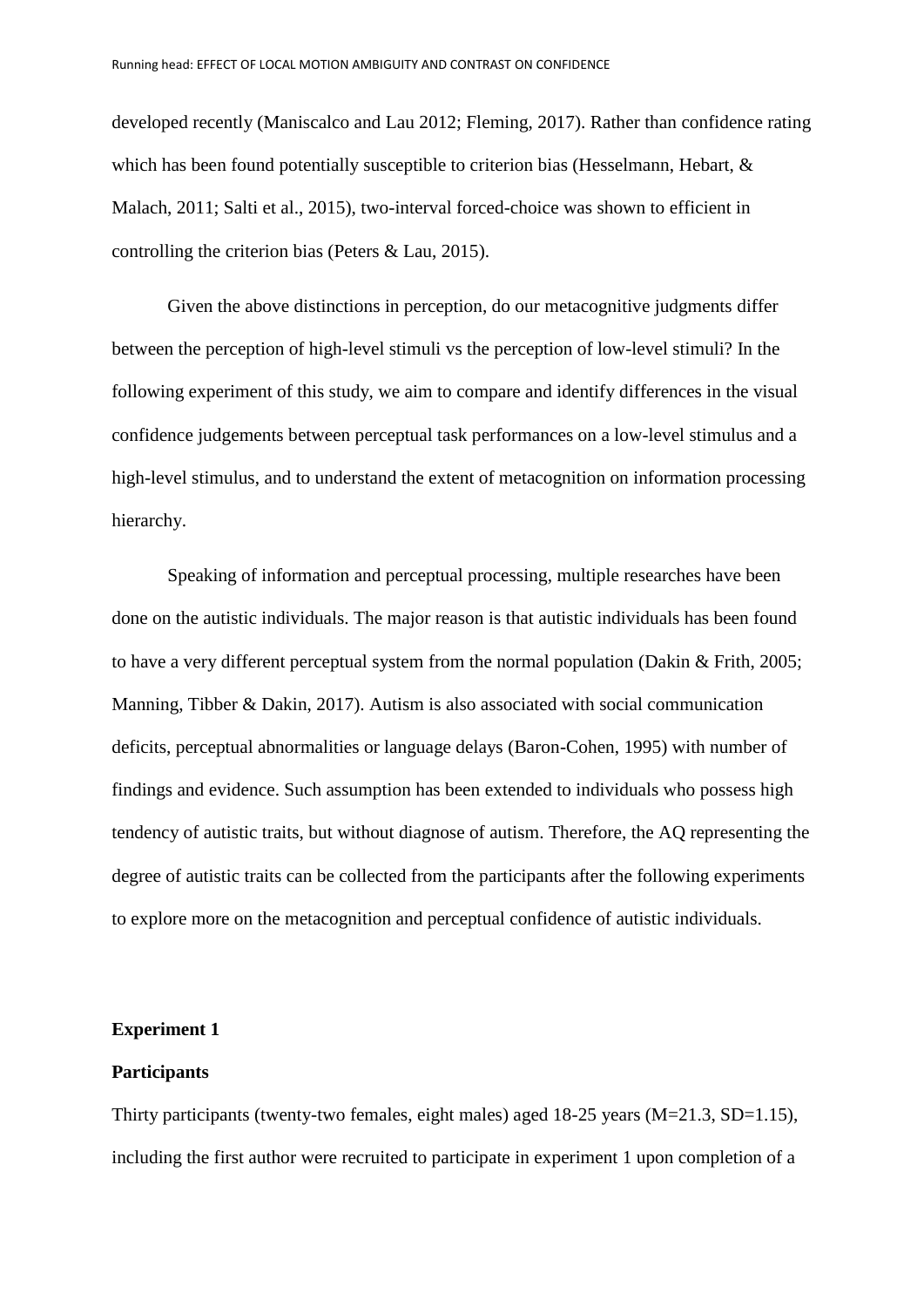written informed consent. All participants had normal vision or corrected-to normal vision. All of them were either given course credit or paid HK\$50 for their participation. The data of two participants were removed due to either computer program errors during the experiment or missing data. Data of two additional participants were also removed due to negative standard deviation (refer to the result section). Therefore, twenty-six participants (eighteen females, eight males) aged  $18 - 25$  years (M=21.2, SD=1.11) in total were included in the data analysis for experiment 1.

## **Apparatus & Stimuli**

All stimuli were generated in MATLAB by using Psychophysics Toolbox extensions version 3 (Brainard, 1997; Pelli, 1997; Kleiner et al, 2007). Stimuli were multiple-aperture arrays consisting of 188 randomly-oriented elements. Each element was either a Gabor element or an orthogonal plaid with a spatial frequency is 2 cycles per degree. The stimuli were presented at the center of the screen, and were viewed through a circular annulus that was 8 degree (visual angle) with an empty central region of 3.5-degree (visual angle) radius (See Figure 1 & 2).





*Figure 1. Stimulus sample in experiment 1: Gabor stimulus. Figure 2. Stimulus sample in experiment 1: Plaid stimulus.*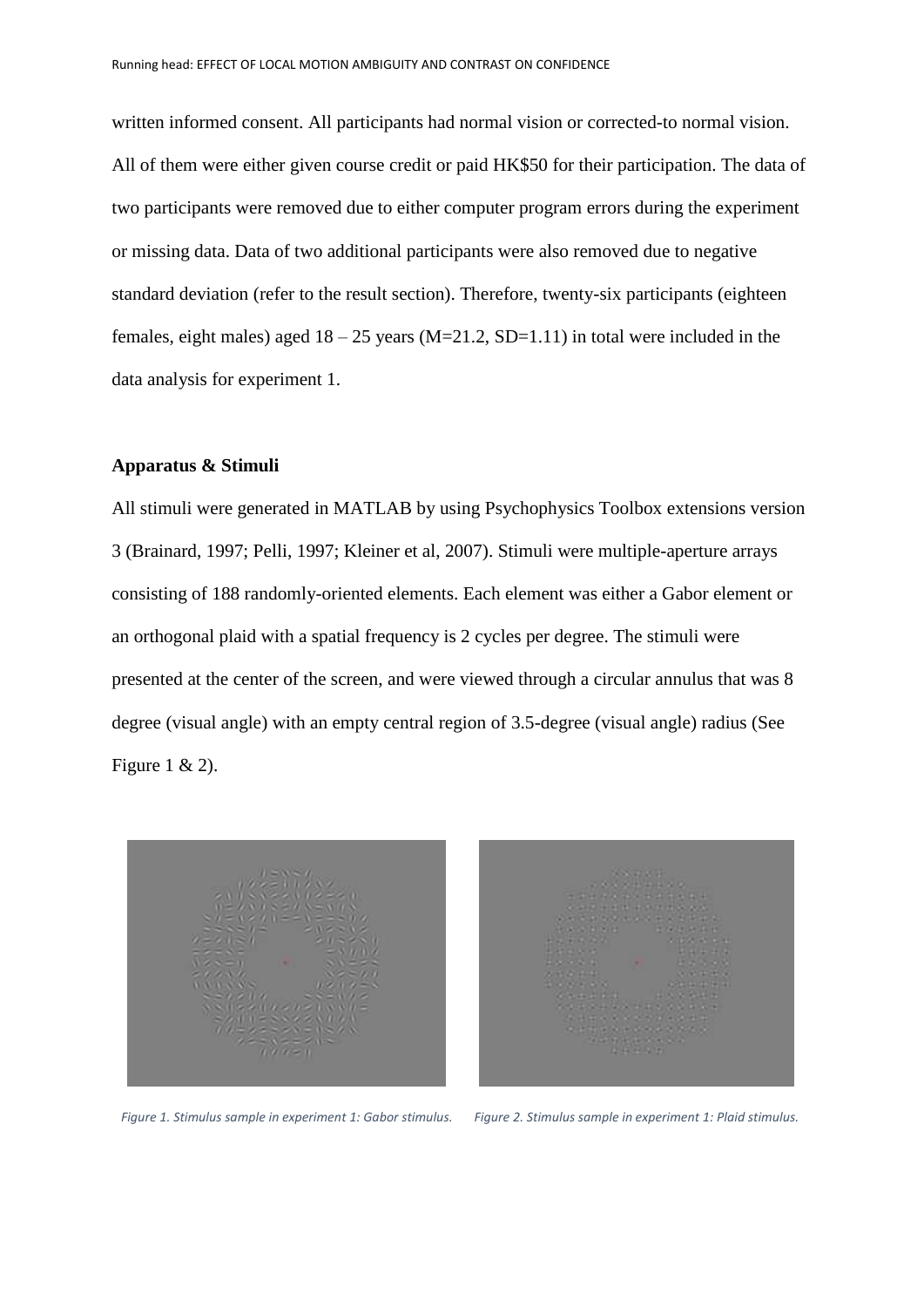Stimuli were viewed binocularly in full-screen of 1920 x 1080 pixels and observers maintain focus on the central fixation point when viewing the stimuli. The viewing distance was fixed at 53 cm with a chin rest, making each element approximately 1.5 visual degrees in diameter. The overall Michelson's contrast of the stimuli was set constant at 0.2 on a background luminance level of 127.5.

In experiment 1, coherence of motion patterns was manipulated to alter the perceptual task difficulty. It was computed in terms of signal-to-noise ratio (SNR). The coherence SNR was defined as the ratio of the number of elements pooling into the target direction to the number of elements moving in random directions:

#### $SNR = \frac{Number_{Signal}}{Number_{Signal}}$ Number<sub>Noise</sub> ,

where signal is number of elements moving toward target direction, noise is number of elements moving toward random directions

For the main experiment, the coherence (SNR) was calibrated to achieve three fixed d' (0.8, 1.6, 2.4) levels as the perceptual task difficulty. An adaptive staircase using the accelerated stochastic approximation method in order to target three fixed levels of perceptual accuracy, which correspond to the three d' was adopted (Kesten, 1958). The initial coherence for each staircase is .99 and the initial step for the staircase is 15 in log unit of SNR. Such adaptive staircase aimed to calibrate the coherence level (SNR) at which an observer's performance for both Gabor and Plaid could be stabilized at 3 target levels of accuracy based on the 3 levels of d':  $65.54\%$  (d'=0.8),  $78.81\%$  (d'=1.6) and  $88.49\%$  (d'=2.4) in each condition. Observer would perform at a constant probability to give "correct" answers across conditions.

Therefore, a  $3 \times 3 \times 2$  factorial design was used in experiment 1 in which combinations of Gabor or Plaid patches and coherence at target d' levels were presented (See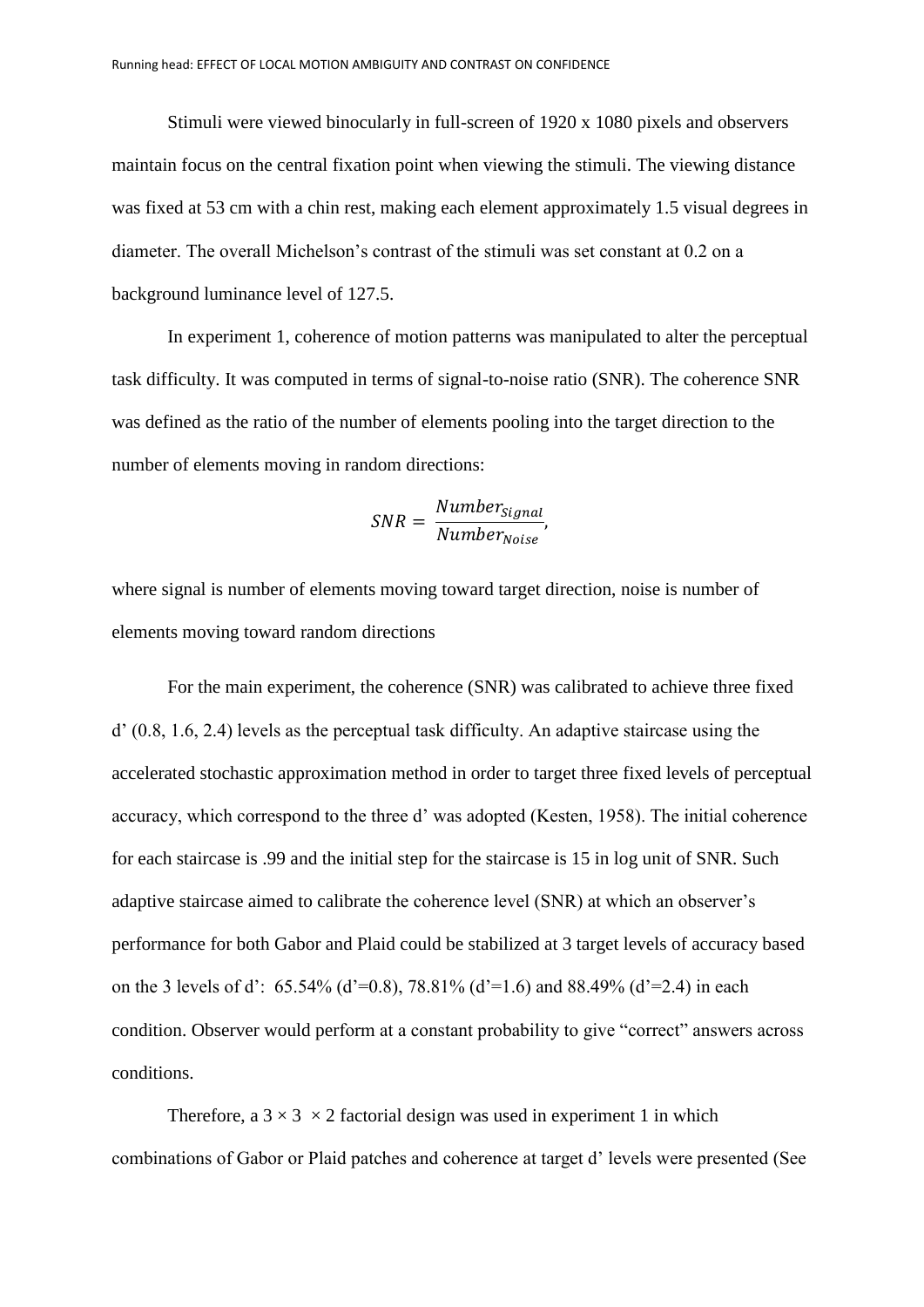Table 1). Each stimulus exposure duration was 250 ms in total length. The refresh rate was 144 Hz and 36 frames were presented each second of the stimulus. Each trial contained two stimulus intervals in random order: one was Gabor elements, and the other was Plaid elements. A coherent global motion of the stimulus moved either leftward or rightward with the drift speed of 2 degree per second.

Table 1.

| <b>Treatment Condition</b> | Gabor   | Plaid   |
|----------------------------|---------|---------|
| $\mathbf A$                | $0.8\,$ | $0.8\,$ |
| $\, {\bf B}$               | $0.8\,$ | 1.6     |
| ${\bf C}$                  | $0.8\,$ | 2.4     |
| ${\bf D}$                  | 1.6     | $0.8\,$ |
| ${\bf E}$                  | 1.6     | 1.6     |
| ${\bf F}$                  | 1.6     | $2.4\,$ |
| ${\bf G}$                  | 2.4     | $0.8\,$ |
| $\boldsymbol{\mathrm{H}}$  | 2.4     | 1.6     |
| $\bf I$                    | 2.4     | 2.4     |

*Summary of d' for Gabor and Plaid treatment conditions.*

## **Autism Spectrum Quotient (AQ-50)**

Apart from the main experiment, all participants completed the Autism Spectrum Quotient (AQ) questionnaire. It consists of 50 items (statements) to measure five subdomains of autism spectrum: social skills, attention switching, attention to detail, communication and imagination. Subjects indicated their degree of agreement to the statement on a four-point scale from "definitely agree" to "definitely disagree". Scoring 32 or above out of 50 is a very crucial indicator of high autistic tendency and being diagnosed with autism or related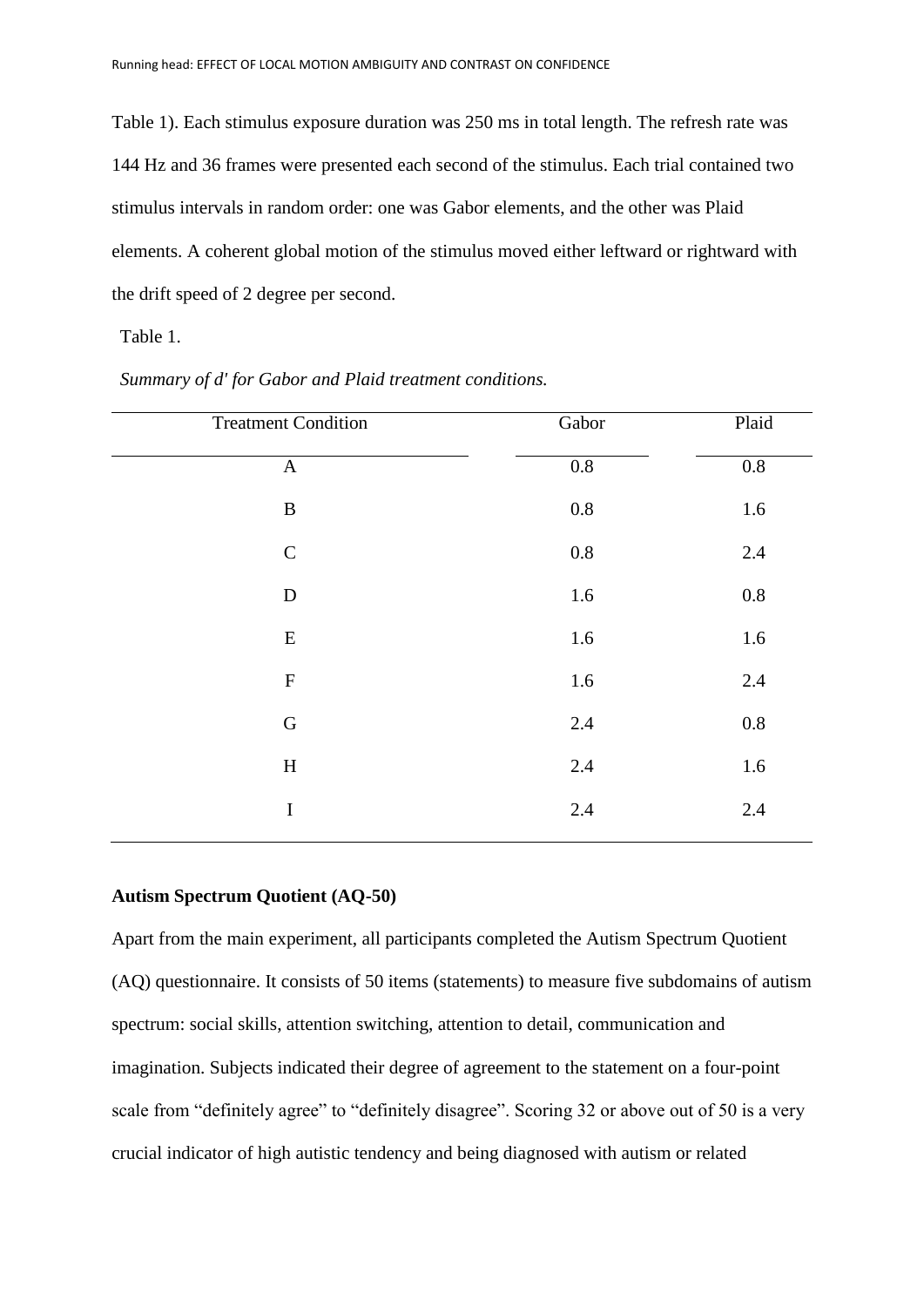disorders. The Cronbach's alpha of each subdomain has been found to be moderate to high (Communication = .65; Social, = .77; Imagination = .65; Local Details = .63; Attention Switching  $= .67$ ) suggests a moderate to high internal reliability. A high test-retest reliability of the AQ-50 has been established ( $r = .7$ ,  $p = .002$ ).

## **Procedure**

In the main experiment, the motion direction discrimination tasks were first introduced in each trial. In each trial, a central fixation dot was presented for 500 ms, following by the presentation of the first target stimuli for 250 ms. Participants needed to discriminate (left or right) on a Gabor pattern and a Plaid pattern, one after another. They were then presented with a response prompt, asking them to make motion direction judgment for the target stimulus in a two-interval, forced-choice (2IFC) by pressing the arrow keys on a regular computer keyboard.



*Figure 3. Task structure in each trial of the experiment.* 

After that, the same central fixation dot was presented for 500 ms before the presentation of second target stimuli for 250 ms. The same response prompt was presented again to the participants for a motion direction judgement for second target stimulus. Then, the participants were presented with another response prompt, asking them in 2IFC, to choose the stimulus in which they were more confident in their direction judgment by button press (1: first stimulus; 2: second stimulus). There was no time limit for participants to give their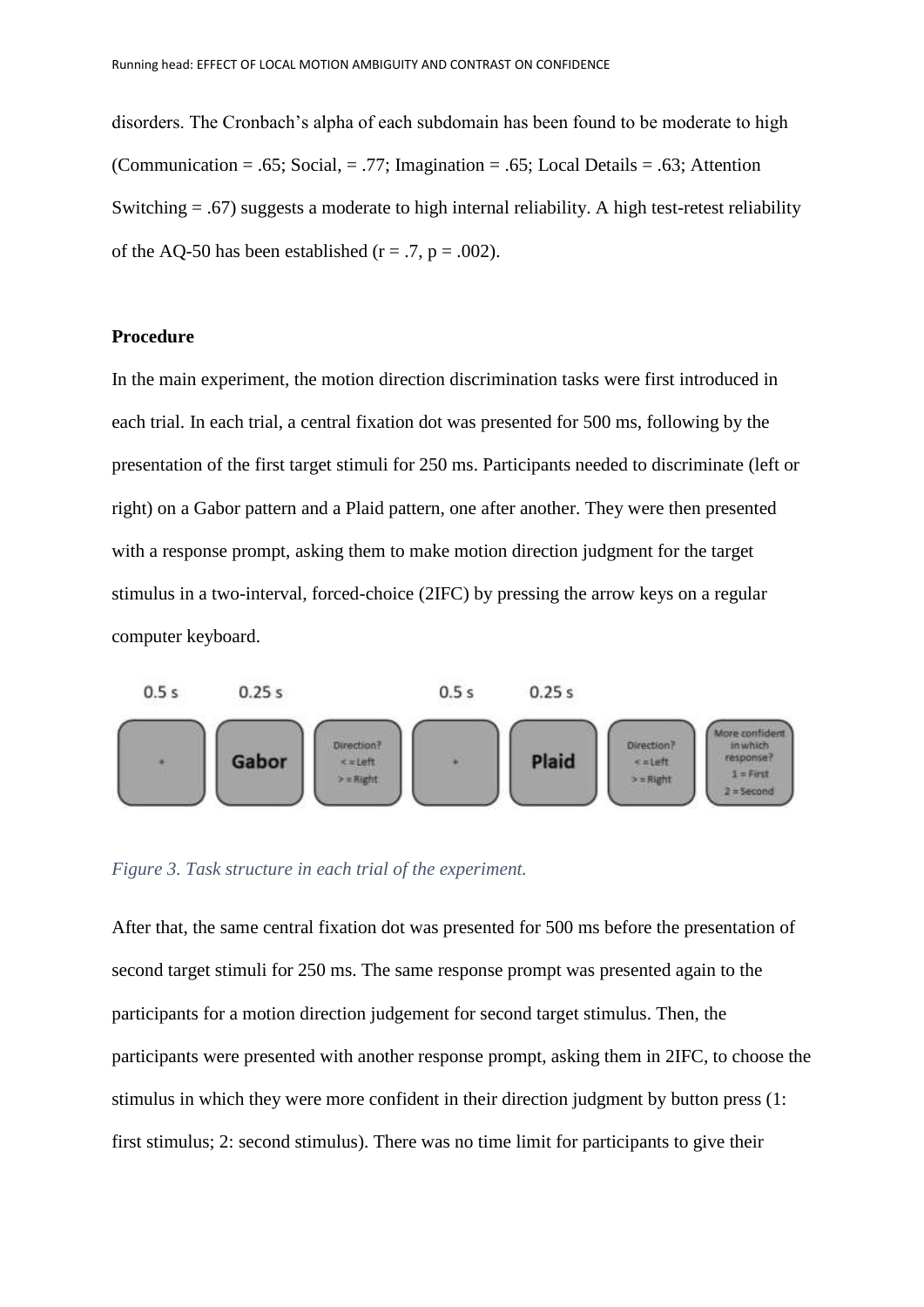response on each response prompt. Their overall accuracy, accuracy for chosen stimulus as the more confident choice and accuracy for the unchosen stimuli was presented to them after they completed a whole block (24 trials) of the experiment. Participants were also informed to give their best guess even if they subjectively felt they could not see the motion direction in some target stimuli.

All participants completed a block of practice trials prior to the main experiment. The purpose of the practice trials was to familiarize the participant with the to the stimuli, task content and response keys. They were also used to check if the participants pass the adaptive staircasing staging. Structure of the practice trials and the trials in the main experiment were identical, except for the trial-by-trial feedback about the cumulative accuracy across blocks. The participants then entered the main experiment after completion of 24 practice trials. The main experiment consisted of 30 blocks. Each block contained 24 trials. There were 9 pairings condition of Gabor and Plaid coherent motion pattern set by the three fixed d' levels. The first 144 trials (6 blocks) were calibration trials. As there were two responses (one for Gabor, one for Plaid) in each trial, there were in total 288 perceptual responses (144 for Gabor, 144 for Plaid). For each Gabor and Plaid, the 144 trials were split into 3 independent staircase tracts with 48 trials for each. Therefore, there were 6 independent tracks of staircase running (48 trials), 3 for gabor (targeting d'=0.8, 1.6, and 2.4), 3 for plaid (also targeting d'=0.8, 1.6, and 2.4) during calibration. The order of the trials for the three Gabor staircases and the three Plaid staircases were randomized. As a result, Each calibrated trial consisted of a Gabor trial and Plaid trial, each randomly taken from one of their three staircases. So, there only 576 trials (24 blocks) for the main experiment, 64 trials for each of the nine conditions. There were no noticeable difference between the calibration and the main experiment trials as the blocks proceeded without letting the participants know. Therefore, each participant went through 720 trials in total. Breaks with no time limit were allowed between blocks in order to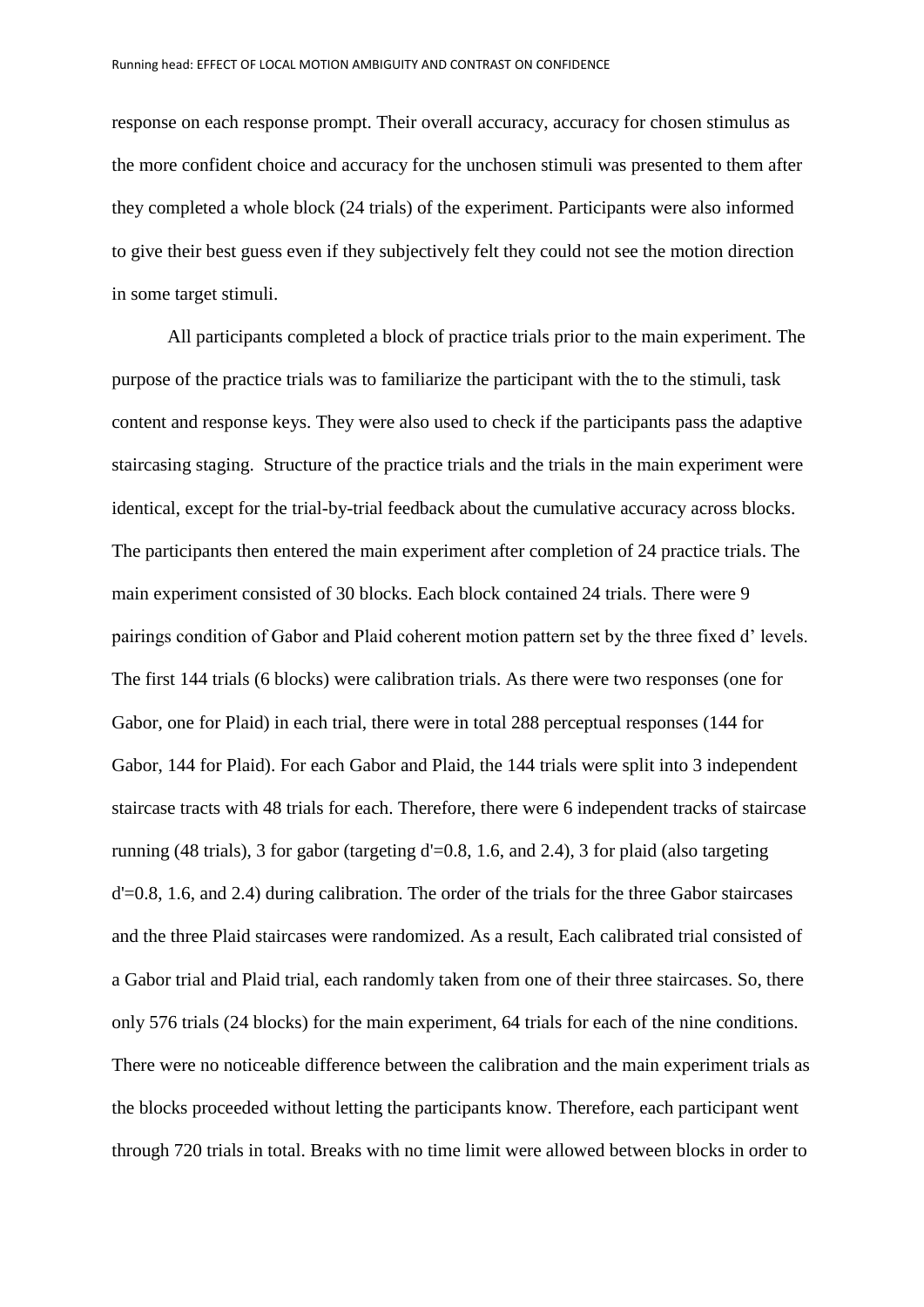reduce fatigue. The feedback corresponding to their performance on the previous block was presented to the participants at this time. After completing the main experiment, participants were asked to complete an online version the Autism-Spectrum Quotient (AQ-50). They were then fully debriefed completing the questionnaire.

#### **Data analysis**

In the current study, both experiments aimed to investigate if we could find any difference in the relationship between objective performance and subjective awareness between the two motion patterns. The objective performance was defined in terms of how well participants could discriminate between left and right directions in Gabor or Plaid motion patches, whereas the subjective awareness was defined as the percentage of choosing Plaid. In each trial, we collapsed data of each subject across the stimulus order (Garbor-Plaid, Plaid-Gabor) and target motion direction order (right-left, left-right, right-right, left-left) for each combination of coherence levels (3 Gabor d' levels  $\times$  3 Plaid d' levels = 9 combinations). The motion direction performances (d') were matched between the target Gabor pattern and Plaid pattern. Calculation of the performance difference between target stimuli of coherence levels set at the three fixed target d' levels was done in the method of d'<sub>Plaid</sub> – d'<sub>Gabor</sub>. Hits were defined when the target stimulus moved rightward and the subject chose right. False alarms were defined when the target stimulus moved rightward but the subject chose left. In all the experiment, the hit rate and false alarm rate of 1 and 0 were converted  $1 - (1/2)$  of number of trials in calculating d') and (1/2 of number of trials in calculating d').

The 9 coherence combinations were plotted and fitted into a cumulative normal distribution function to generate a psychometric curve for each subject, in terms of the proportion of trials where the Plaid pattern was rated as the more confident choice against the d' difference between the Gabor and Plaid motion patch. Assuming the relationship between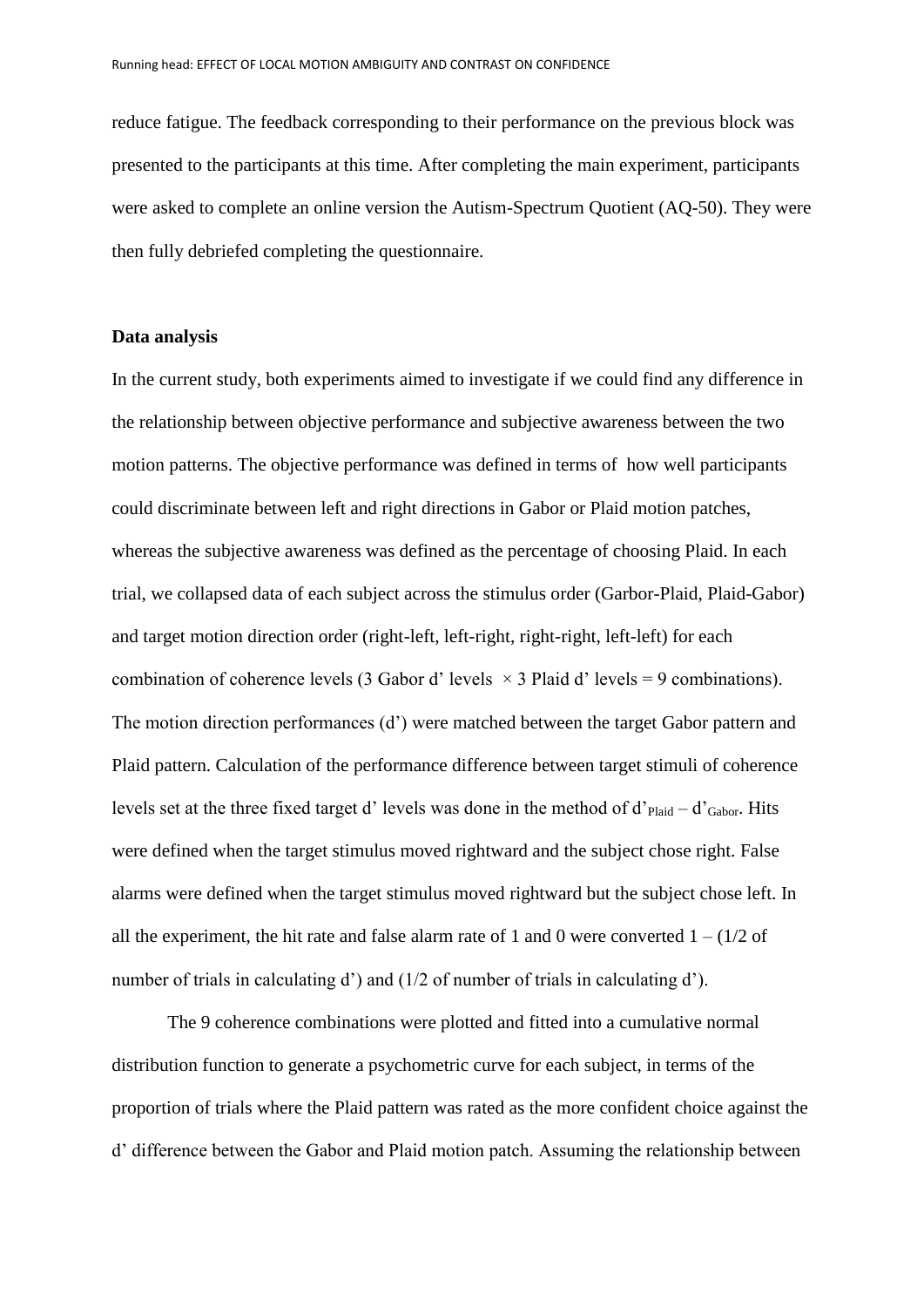the subjective awareness and the objective performance of Gabor stimulus is not different from that of Plaid stimulus, the participants should be betting equally on the two stimuli when the d' difference, also known as the point of subjective equality (PSE) is zero. Likewise, participants should have a 50% chance of choosing the Plaid stimulus, or the point of objective equality (POE) when the d' difference between the two target stimuli is zero. However, if such relationship is different between the two target stimuli, a shift of the psychometric function is observed in which the PSE and POE no longer equal to zero and 50% respectively.

PSE of each subject was obtained from their psychometric functions was compared against the d' difference between the Gabor motion pattern and the Plaid motion pattern at zero. The PSEs were then adjusted by using a standard correction of PSE / SD. To test the hypothesis, two-tailed one-sample t-tests were conducted in all experiments in this study. Repeated measures ANOVAs was conducted to test the effect of coherence on motion direction discrimination d'. Apart from the main analyses on the PSE, the relationship between the Autism Spectrum Quotient (AQ) and standardized PSE was also analyzed from all subjects. Correlational analysis was conducted in Jamovi.

#### **Results**

A repeated measures ANOVA (mixed ANOVA design), with within-subjects factors of coherence (three d' levels) and the stimuli (Gabor or Plaid) was conducted. A significant main effect of coherence on motion direction discrimination d' was found  $[F(2, 50) = 49.370]$ . p < .001] (See Figure). This suggested that the direction judgment performance increased with coherence of elements in the stimuli. However, there was no main effect between stimuli  $[F(1, 25) = .840, p = .364]$ , and no interaction effect between coherence and stimuli  $[F(2, 50)$  $= .155$ ,  $p = .857$ ] being shown by the ANOVA. These results confirmed that (1) the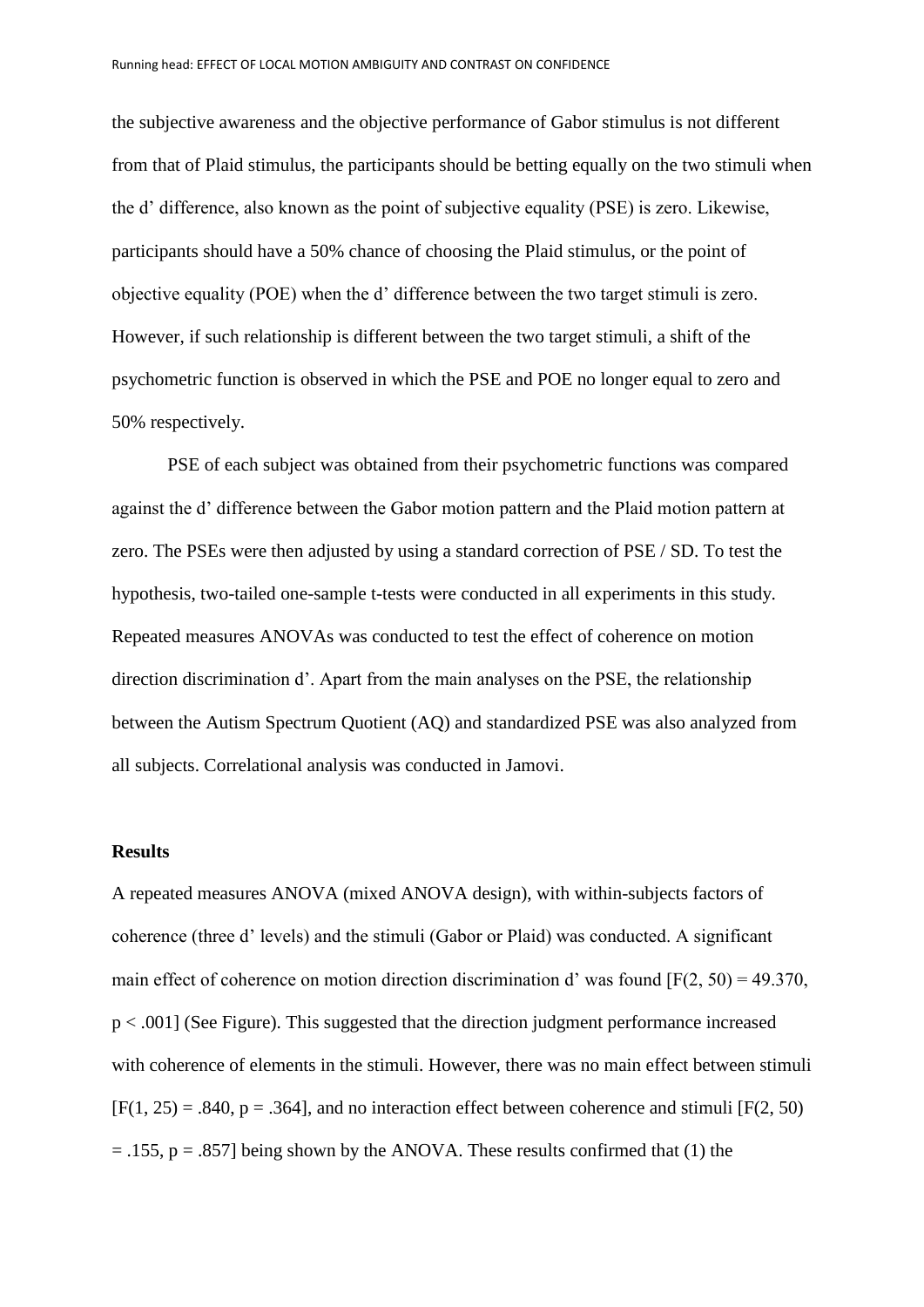performance between Gabor and Plaid were matched across coherence levels, and (2) the target d's used to calibrate the coherence between Gabor and Plaid were matched optimally in the experimental design.





*Figure 4. Results from Experiment 1. Direction discrimination performance (d') of Gobar and Plaid stimuli at each coherence level.* 

*Figure 5. Results from Experiment 1. Average psychometric curve of the PSE/SD.* 

In the main analyses, two-tailed one-sample t-tests were conducted to test whether there are any difference, in other words, potential bias of the PSE being found from the d' difference between Gabor and Plaid. As mentioned before, the standardized PSE /SD was used to explore the potential bias of the PSE analyses in comparison to PSEs since it provide a more reliable index.

According to the test results, the mean  $PSE / SD$  is  $-0.177 (SD = 0.238)$  across all coherence levels respectively. The one-sample t-tests suggested that the standardized PSE / SD was found to be significantly different from zero  $[t(20) = -3.45, p = .002, 95\% \text{ CI} (-.257,$ -.065)] with sufficient evidence (See Figure 5). In general, there is a difference being found on the percentage of choosing Plaid from 50% when the objective performances under Gabor and Plaid patterns are matched. It is noteworthy that 21 participants responded in the negative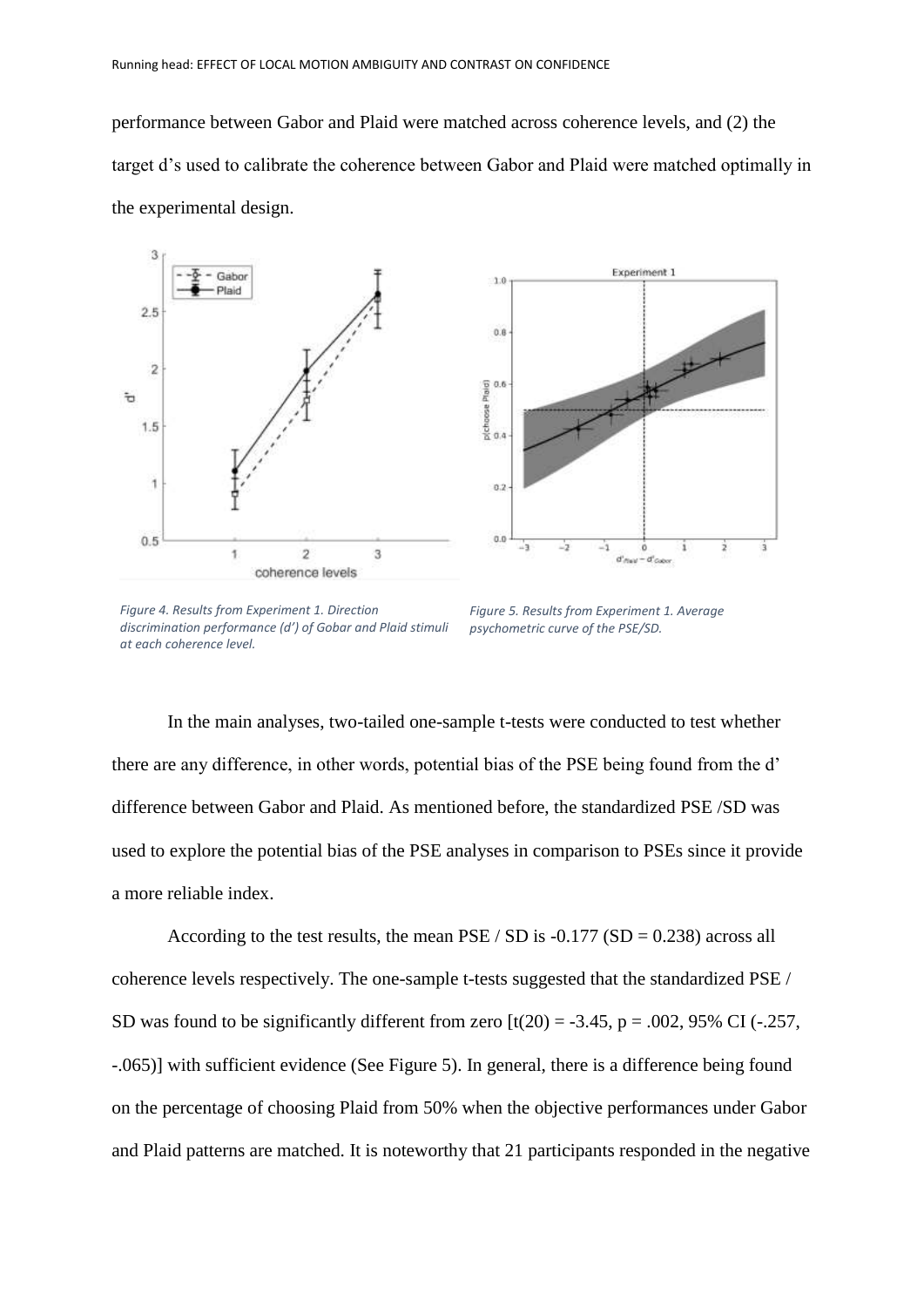direction, which they would equally choose between the two stimuli to be the more confident choice only when their performance on Gabor patch substantially surpass that on Plaid patch. They were more biased to choose Plaid pattern to be the more confident choice over Gabor pattern, even if they perform equally well on them. This shed light on explaining the effect of local signals' ambiguity on our confidence judgements.



*Figure 6. Result from experiment 1: Correlation between AQ score and PSE/SD*

Apart from the main analyses, correlational analyses were used to explore the relationship between the AQ score and the standardized PSE values. Results of the Pearson's correlation shows that a significant positive correlation was found between the AQ score and the standardized PSE values  $[r(24) = .423, p = .031]$ . This suggests that the higher the autistic trait tendency is, the greater the PSE value is. In other words, individual who possess more autistic traits, they are less biased in choosing between Plaid or Gabor at equally uncertain circumstances. This is quite a surprising finding in this experiment, since it inverted some of the previous findings on the perception of autistic individuals.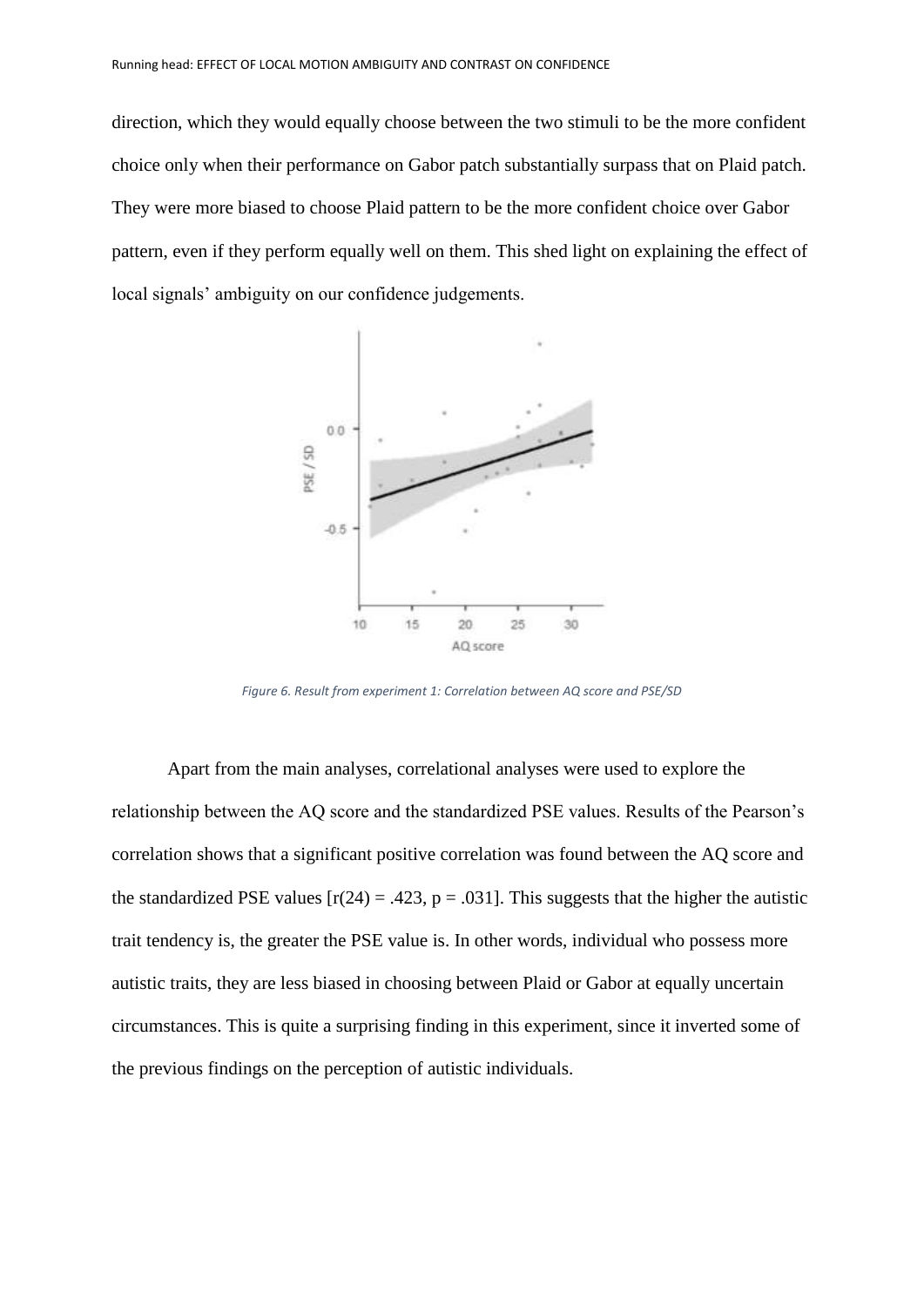#### **Experiment 2**

## **Participants**

Twenty-six participants (fifteen females, eleven males, five experienced) aged 18-24 years (M=21.3, SD=1.38), including the first author participated in experiment 2 upon completion of a written informed consent. Five participants noted as "experienced" had previously participated in experiment 1 prior to experiment 2. All participants had normal vision or corrected-to normal vision, and were either given course credit or paid HK\$50 for their participation. However, one participant disclosed that he didn't put on vision corrected glasses after the experiment and was removed from the data analysis. Therefore, twenty-five participants (fifteen females, ten males) were included in the data analyses for experiment 2.

## **Apparatus & Stimuli**

The stimuli and apparatus in experiment 2 were the same as in experiment 1, except for the following modifications on the stimuli from those in experiment 1. Target stimuli were the same multiple-aperture arrays consisting of 188 randomly-oriented Gabor or Plaid elements. Unlike manipulating the coherence in experiment 1, the coherence of drifting elements in experiment 2 was set constant at 1. But the target stimuli were masked with Gaussian noise which were created in MATLAB (see Figure 7 & 8).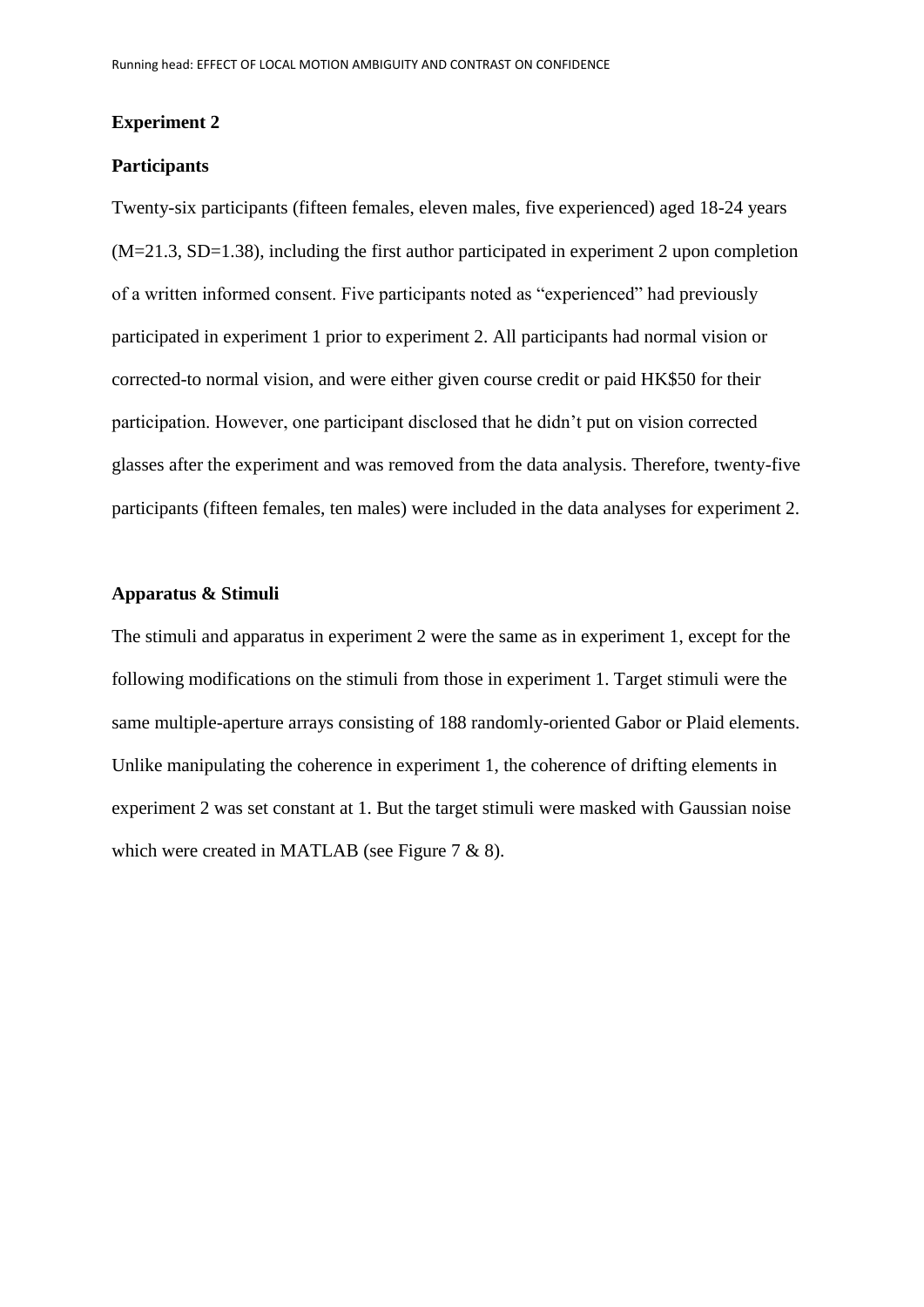

*Figure 7. Stimulus sample in experiment 2: Gabor stimulus Figure 8. Stimulus sample in experiment 2: Plaid stimulus*

The pixel size of the noise was 2. The luminance contrast of noise to the contrast of the target stimuli represented the contrast signal-to-noise in experiment 2, and was controlled to manipulate the difficulty of perceptual tasks. The contrast SNR was defined as the ratio of the luminance contrast of noise pixel to the contrast of the Gabor or Plaid element:

$$
SNR_{Gabor} = \frac{Contrast_{Signal}}{Contrast_{Noise}},
$$

where signal is contrast of Gabor / Plaid element; noise is contrast of the luminance contrast of noise pixels

For the main experiment, the contrast SNR was calibrated to achieve the same fixed target d' levels as in experiment 1 to control the perceptual task difficulty. An adaptive staircase method was used. The noise alpha for each staircase is 0.1 and the initial step for the staircase is 10 in log units of SNR. Therefore, a  $3 \times 3 \times 2$  factorial design was also used in experiment 2 in which combinations of Gabor or Plaid patches and luminance contrast at target d' levels were presented.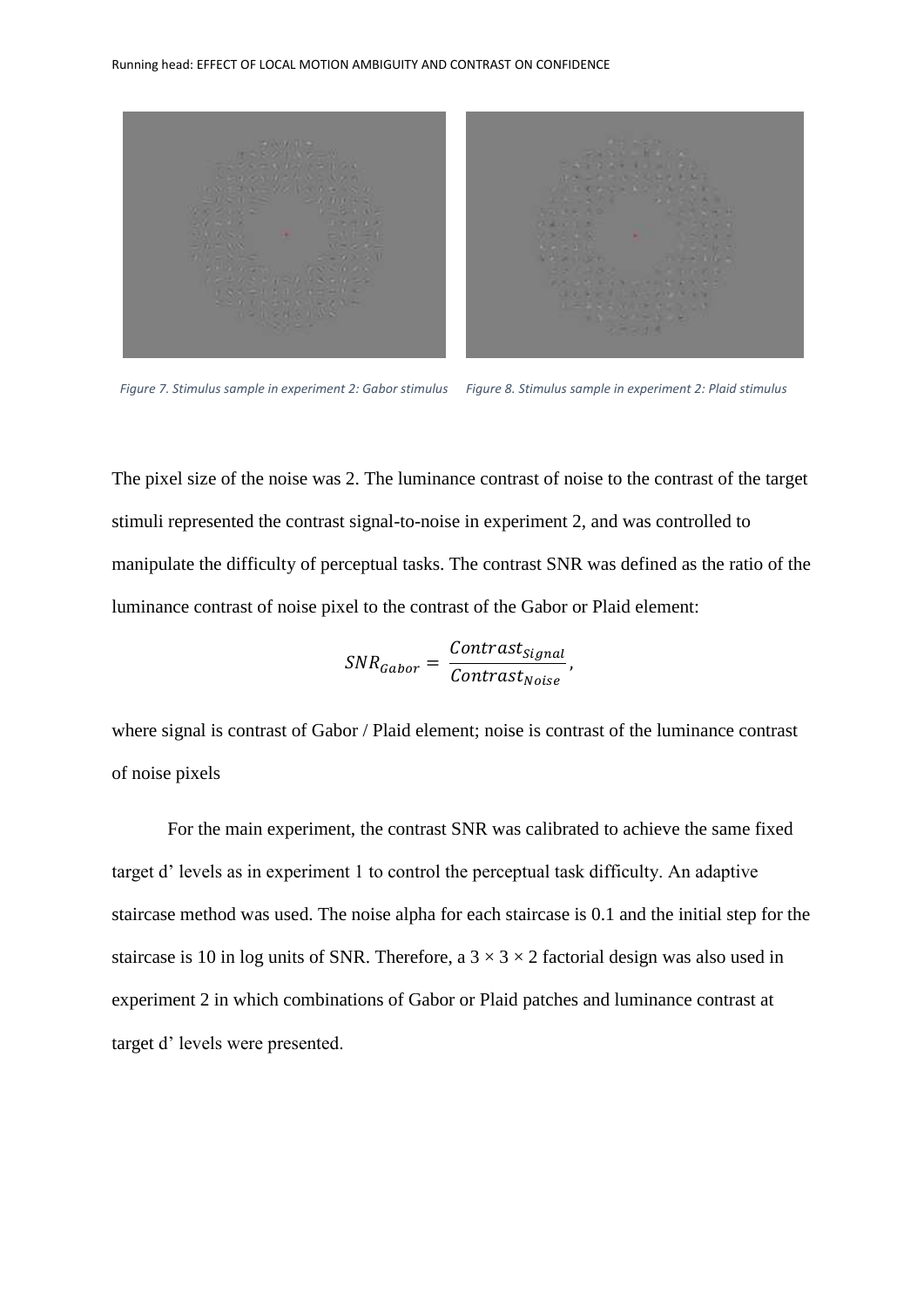#### **Procedure & Data Analysis**

The procedure and analysis procedure in experiment 2 were the same as that in experiment 1, except for some changes made to the data analysis. In each trial, we collapsed data of each subject across the stimulus order (Garbor-Plaid, Plaid-Gabor) and target motion direction order (right-left, left-right, right-right, left-left), but for each combination of luminance contrast levels of noise pixel (3 Gabor d' levels  $\times$  3 Plaid d' levels = 9 combinations) in experiment 2. Again, we plotted the 9 combinations, fitted them into a psychometric function for each subject. But in experiment 2, additional rules were added to better fit the data into the psychometric function. If the subject's thresholds for each luminance contrast level is in ascending order, the calibrations were accepted. But if only the threshold of the smallest and the greatest target d's are in ascending order, the threshold of the middle target d' is estimated by taking means. And if the thresholds are not in ascending at all, all three thresholds are then estimated by fitting the psychometric curve. The mean standardized PSE was calculated and obtained from the PSEs of each subject for further data analyses by running two-tailed onesample t-tests, repeated measures, and correlational analysis.

## **Results**

A repeated measures ANOVA (mixed ANOVA design), with within-subjects factors of luminance contrast of noise to signal (three d' levels) and the stimuli (Gabor or Plaid) was conducted to check for effects. It is noted that the coherence of the elements in each stimulus pattern were controlled at a constant level of 1. The main effect of the luminance contrast ratio of noise to signal on the motion direction discrimination d' was found to be significant  $[F(2, 48) = 101.592, p < .001]$  (See Figure). This indicates that the direction judgement performance increased with the contrast ratio in the stimuli. Similar to experiment 1, the main effect between Gabor and Plaid was found insignificant  $[F(1, 24) = .026, p = .871]$ , and no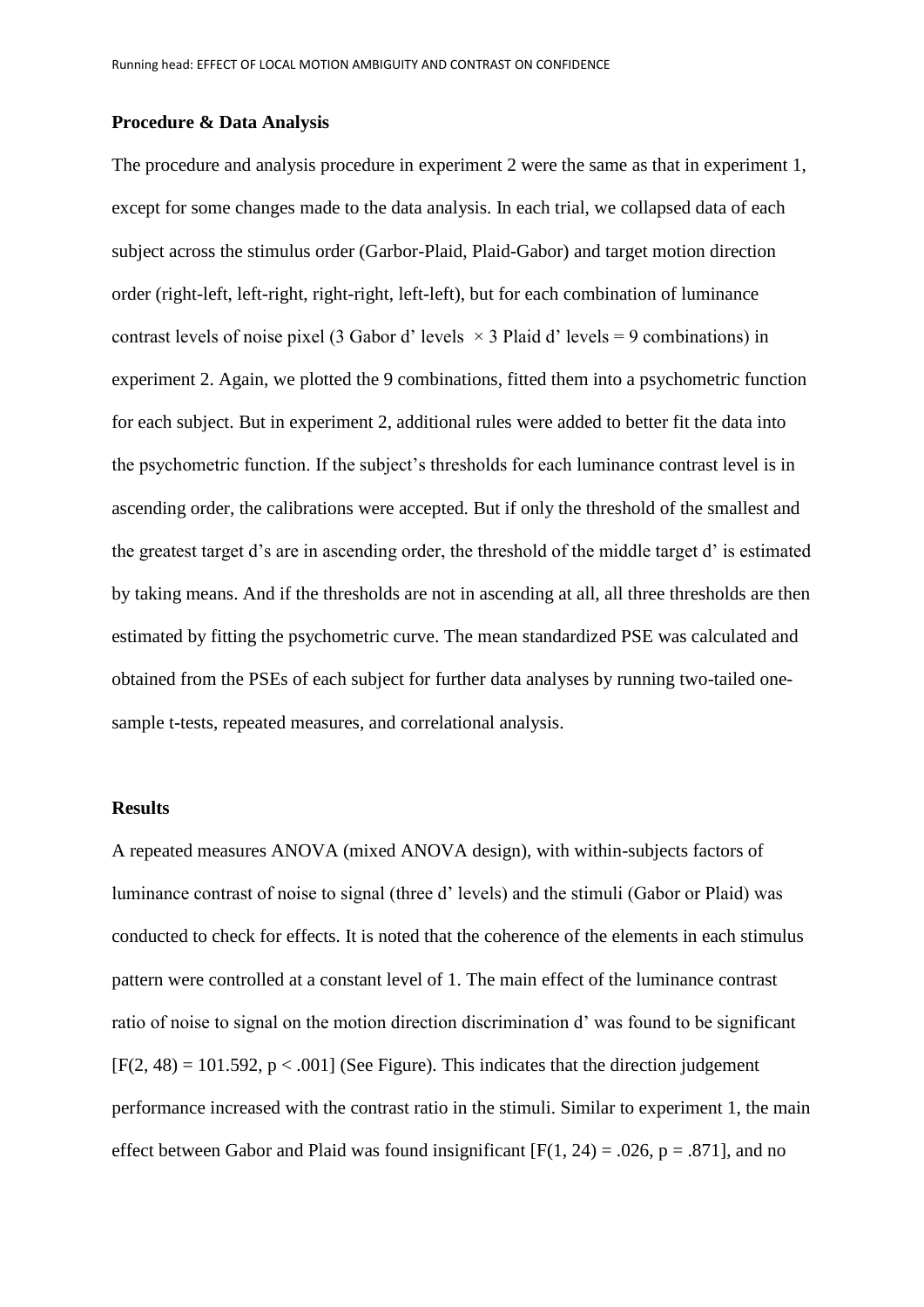interaction effect between the contrast ratios and the stimuli was found  $[F(2, 48) = .190$ , p  $=$  .827]. All the results of the ANOVA, again, confirmed that (1) the performance between Gabor and Plaid were matched across the luminance contrast ratio levels, and (2) the target d's used to calibrate the luminance contrast ratio indeed worked and achieve the optimal matching of d' between the Gabor and Plaid stimulus in the experimental design.



*Figure 9. Results from Experiment 2. Direction discrimination performance (d') of Gobar and Plaid stimuli at each luminance contrast level.*

*Figure 10. Results from Experiment 2. Average psychometric curve of the PSE/SD.*

As for the main analyses, two-tailed one-sample t-tests were conducted to test if there are any difference being found in d' between the two stimuli (Gabor or Plaid), suggesting a potential bias of the PSE analyses. The mean standardized PSE / SD were  $0.077$  (SD =  $0.179$ ) across all contrast ratio levels respectively. The test results indicate that standardized PSE / SD was significantly different from zero  $[t(24) = 2.11, p = .045, 95\% \text{ CI } (.002, .144)]$  (See Figure 10). Since the standardized PSE values provide a more reliable index to explore the potential bias of the PSE analyses in comparison to PSEs, the test results are accepted. Overall, the test results suggest when the subjective awareness is matched, difference was found in the objective performance between Gabor and Plaid. To put it another way, the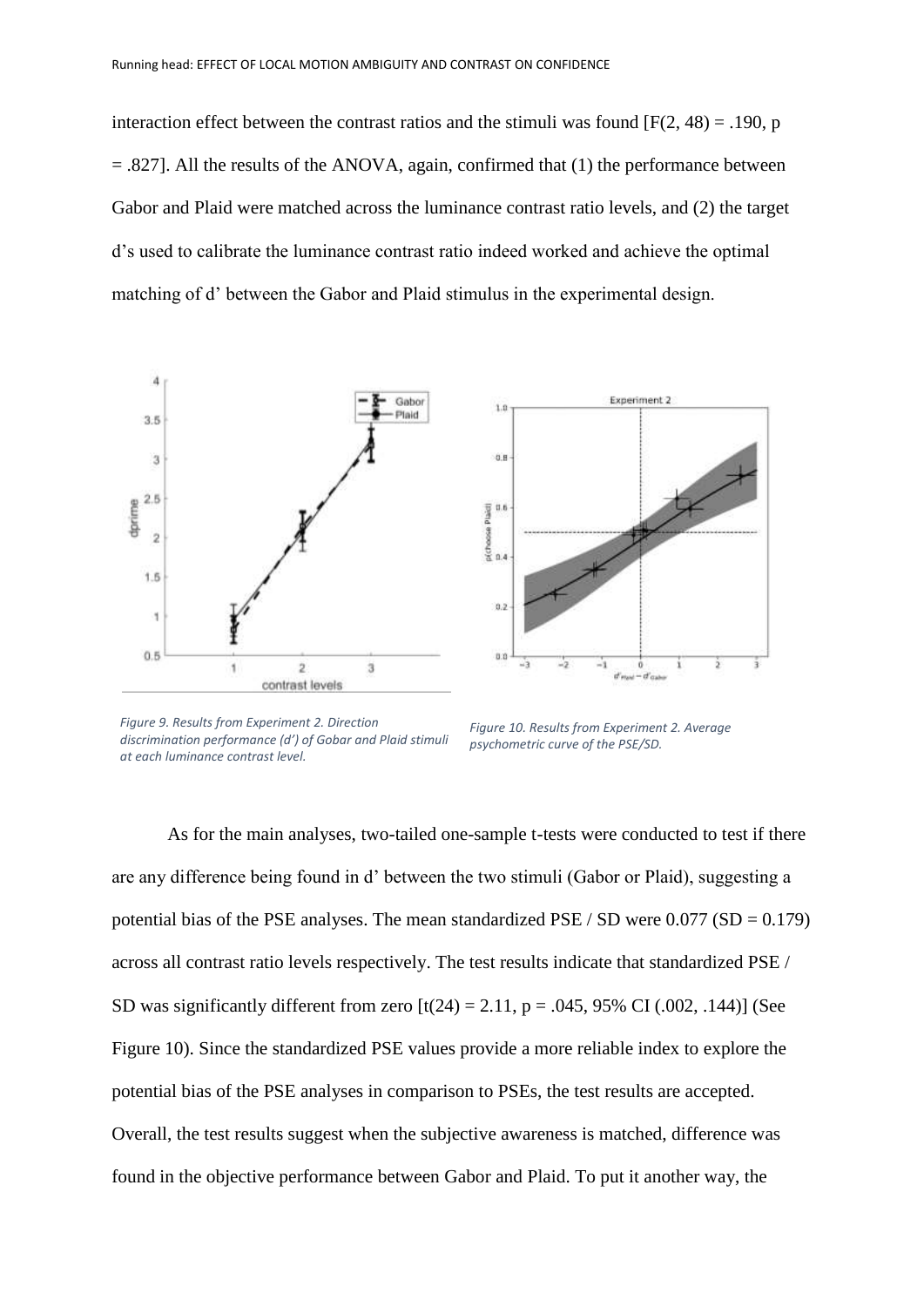percentage of choosing Plaid is no longer 50% when the objective performances under Gabor and Plaid patterns are equal.

Interestingly, most of the participants responded in the positive direction which is unexpected with the original hypotheses, which is the tendency to choose Plaid over Gabor under equally uncertain circumstances can be eliminated by the type of motion noise. But it seems that participants tend to choose the Gabor stimulus, which consists of ambiguous local motion signals to be the more confident choice in signaling global motion direction over the Plaid stimulus, when they noticed differences between the two stimuli or they perform equally good or bad on them. Such unexpected findings reveal that there might be more in our brain and perceptual system affecting our confidence judgements other than just explicit knowledge about the difference in contrast and local signal ambiguity.

Moreover, two-sample t-tests were conducted in comparing the results of experiment 1 and experiment 2. The PSEs across the two experiment was found to be insignificantly different from each other  $[t(50) = -1.4586, p = 0.151, 95\% \text{ CI} (-2.7846, 0.4417)]$ . Yet, the findings significantly different standardized PSE/SDs across the two experiments  $[t(50) = -1]$ 4.0270,  $p = 0.0002$ , 95% CI (-0.3505, -0.1172)] gave evidence to reject the null hypothesis, that is the difference in the results between the two experiment equals to zero.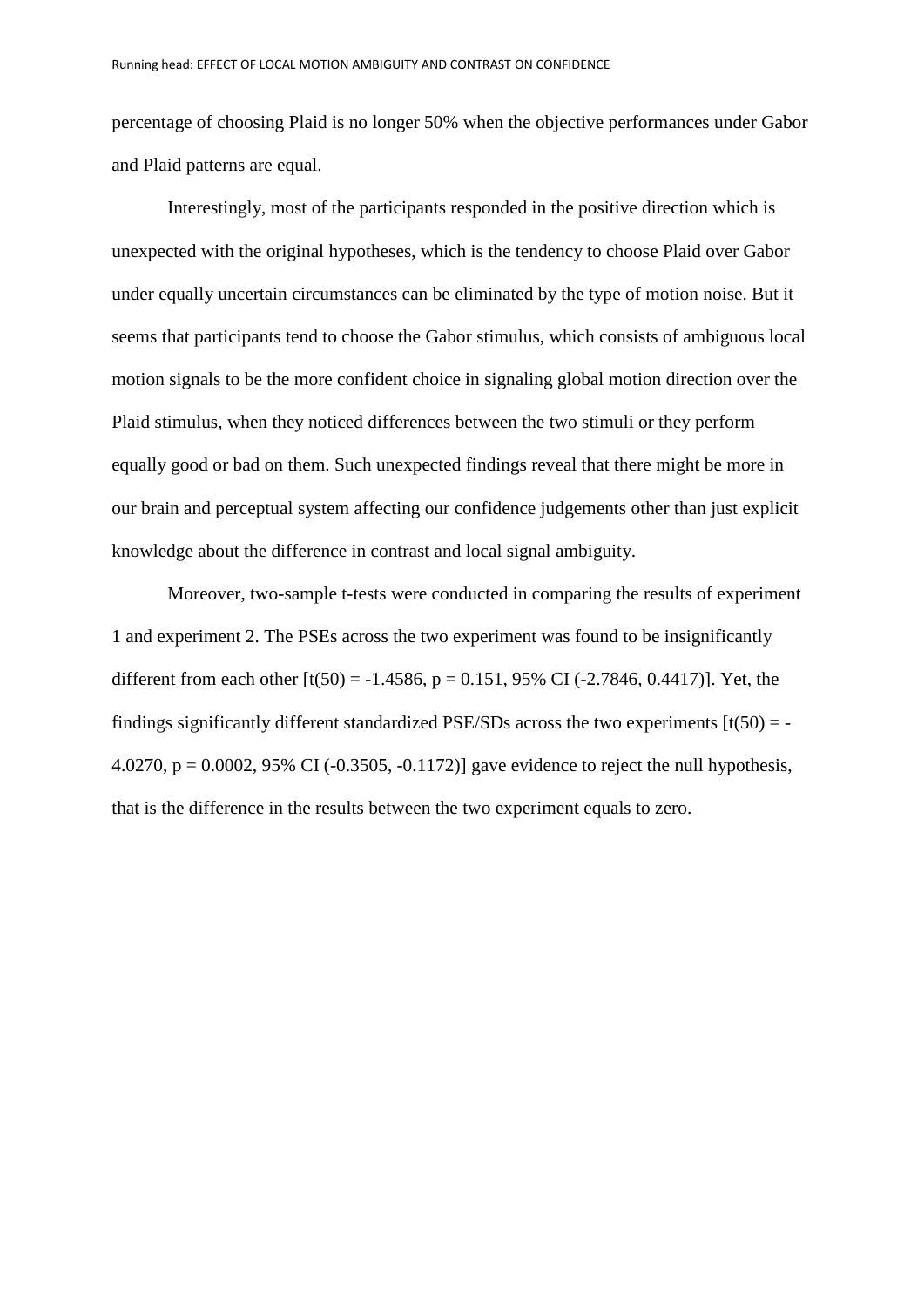



 $0<sub>6</sub>$ 

*Figure 11. PSE/SD comparison between experiment 1 and experiment 2.* 

*Figure 12. Result from experiment 2: Correlation between AQ score and PSE/SD*

Apart from the main analyses, the relationship between the AQ score and the standardized PSE values was explored and tested by using correlational analyses. However, results of the Pearson's correlation shows that there was no relationship being found between the AQ score and the standardized PSE values  $[r(23) = .001, p = .994]$  (See Figure 11). Unlike the findings in experiment 1, we do not find any association between the autistic trait tendency and the tendency to choose any of the two stimuli. The manipulation of contrast ratios and the control of motion coherence in this experiment may account for such findings.

## **Discussions**

In experiment 1, a difference in the subjective awareness has been found between the Gabor and Plaid patches in signaling a global motion direction under manipulation of coherence. When an observer's objective performance on Gabor motion patches is equally the same as that on Plaid motion patches, there is a tendency to choose on Plaid as the more confident choice rather than betting evenly on both stimuli. Such tendency, or bias may be explained by the different local features of the two stimuli. Gabor, as mentioned, consists of ambiguous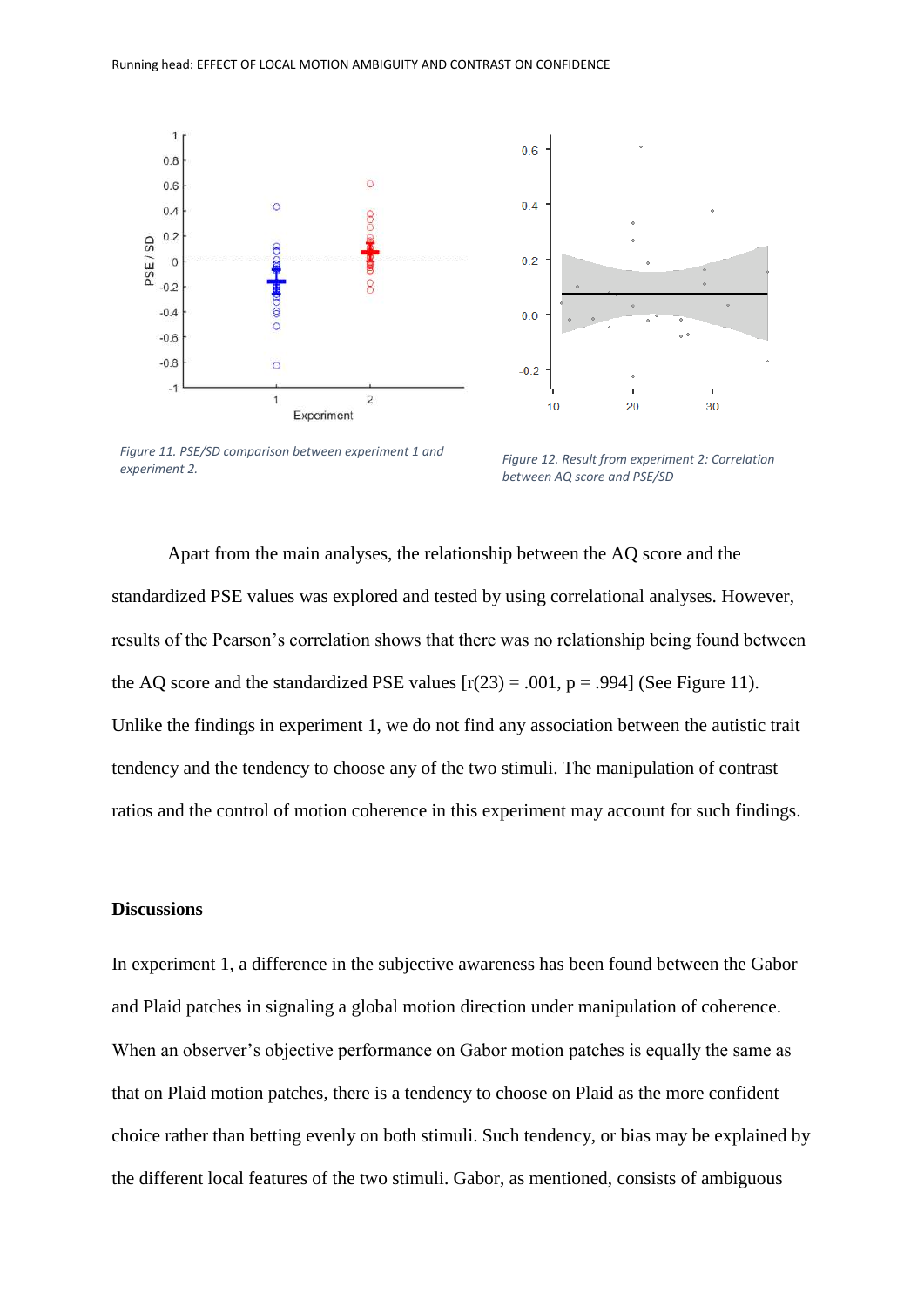one-dimensional (1D) local signals in signaling global direction. The contour of a 1D image is partially blocked when it is viewed through an aperture. Such visual blockage provides no time-varying cues that is parallel to the oriented image contour. Also, as the receptive field of neurons in early cortical areas are comparatively small and narrow in orientation tuning, they are incapable of processing the complex contour representation of a stimulus (Scarfe, 2011; Rider, Nishida & Johnston, 2016). As a result, there can be infinite directions the visual image is moving toward to under the two-dimensions, that is commonly known as the aperture problem. Each element in a Gabor patch may be perceived as signaling arbitrary motion directions. Therefore, synchronization of signals becomes difficult and is unable provide an unambiguous overall global direction unless the coherence of elements toward a specific perceived direction is very high. Otherwise the available visual information is insufficient for observers to derive a true motion direction. When observers cannot make certain judgements baaed on clear discrimination between direction, their confidence about their judgement decrease accordingly.

As opposed to Gabor, Plaid resolves the local signal ambiguity by combining different oriented gratings, usually perpendicular, into an overlapping visual pattern. Motion of such cross-orientation pattern now become a more detectable with its corner and line-end, as they provide additional information that is parallel to a moving contour (Welch, 1989). This allows a single neuron to uniquely identify and predict the direction and speed of a motion stimulus. Apart from this distinctive feature, Plaid motion patch is processed in two stages (Adelson and Movshon, 1982; Movshon etal., 1986; Welch, 1989). In the first stage of processing, components in Plaid are decomposed into two sliding transparent constituent gratings of different spatio-temporal frequencies. They are compared to each other in terms of relative contrast, spatial frequency and motion direction, and then recombined. The intersections between gratings provide relevant spatial information in discriminating an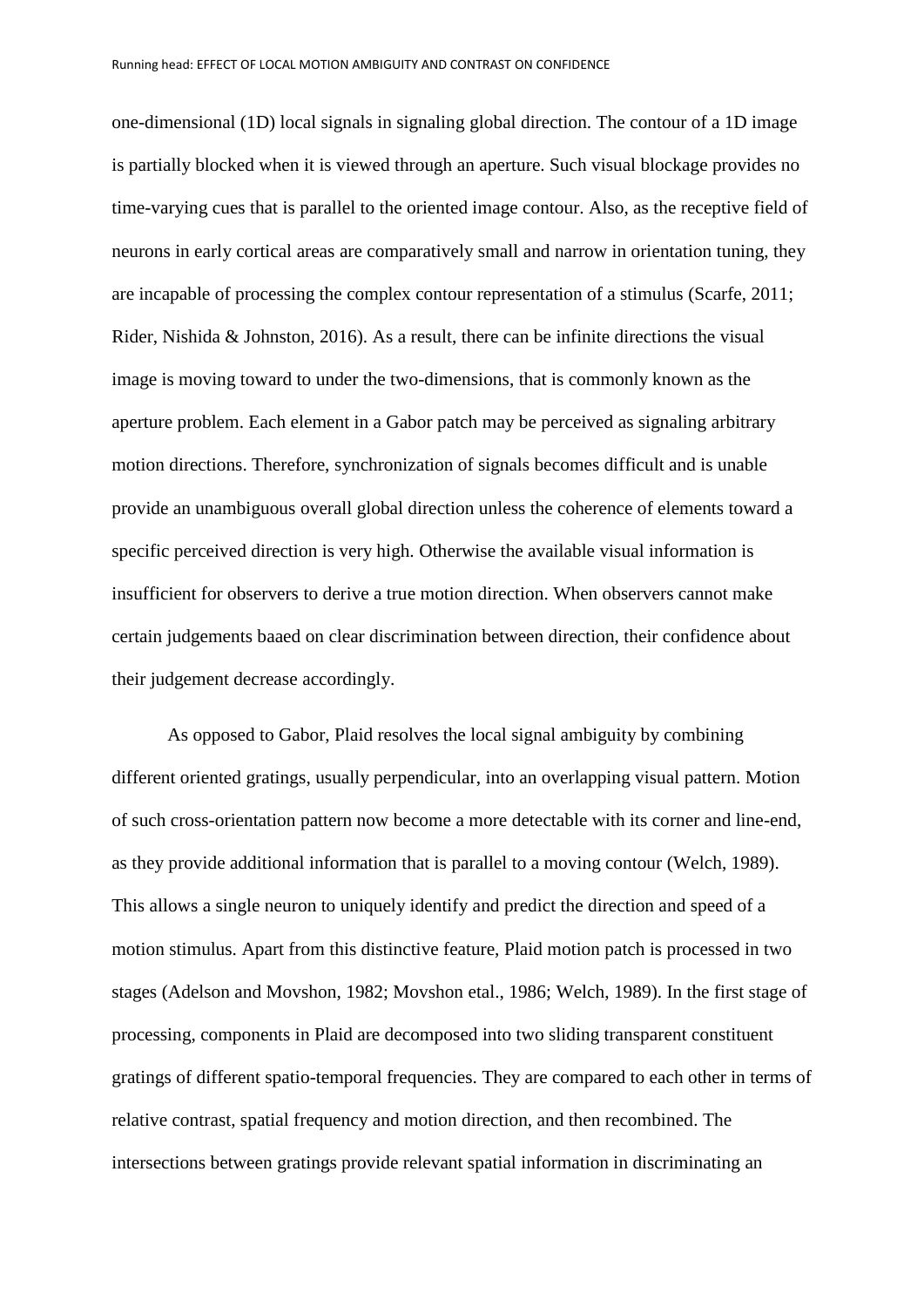overall direction and generate unambiguous velocity signal (Welch, 1989; Lorenceau, 2010). The directional signals are further strengthened when elements in a Plaid patch are coherently moving toward a specific direction. Observers can better discriminate the unambiguous local signals and deriving a true global motion direction. So, it is more likely for them to bet on Plaid as a more confident choice of being correct. Only when their performance on Gabor patches substantially surpass that on Plaid patches in a trial, they will be aware of a difference in their performances between the stimuli. And they will be equally confident, or equally uncertain about their judgement. The PSE, therefore shifts leftward and demonstrate a bias toward Plaid patches.

Beside local signal features, our perceptual performance may be influence by the differences in neural firing between Gabor and Plaid. As we know, the visual cortex is in hierarchical structure and the visual processing feedforwards according to the hierarchy, so as the neural firing. When the properties of a visual stimulus lie within a neuron's receptive field, it will fire action potential and send signals. So, a neuron is more likely and frequently to fire if it has a larger receptive field that cover more subsets of stimuli. This may explain why we can see Plaid better than Gabor, and hence perceive Plaid as a more confident choice. Since neuronal tuning of neurons in early cortical areas, such as V1 and V2 areas is much simpler, they are only sensitive to specific subset of orientations or simple features. Gabor stimuli seem to elicit neural firing in those areas. In contrast to Gabor, Plaid as a crossoriented grating pattern contains much complex features. The neurons in the later cortical areas such as V4 and MT seem to respond more to Plaid with their larger receptive field and complex tuning. Firing by a number of neurons, rather than single orientation-selective neuron is elicited by the visual complexity of Plaid. A stronger signal is eventually sent out for visual and information processing, and hence influence our objective perceptual performance and confidence judgement by making us aware of it.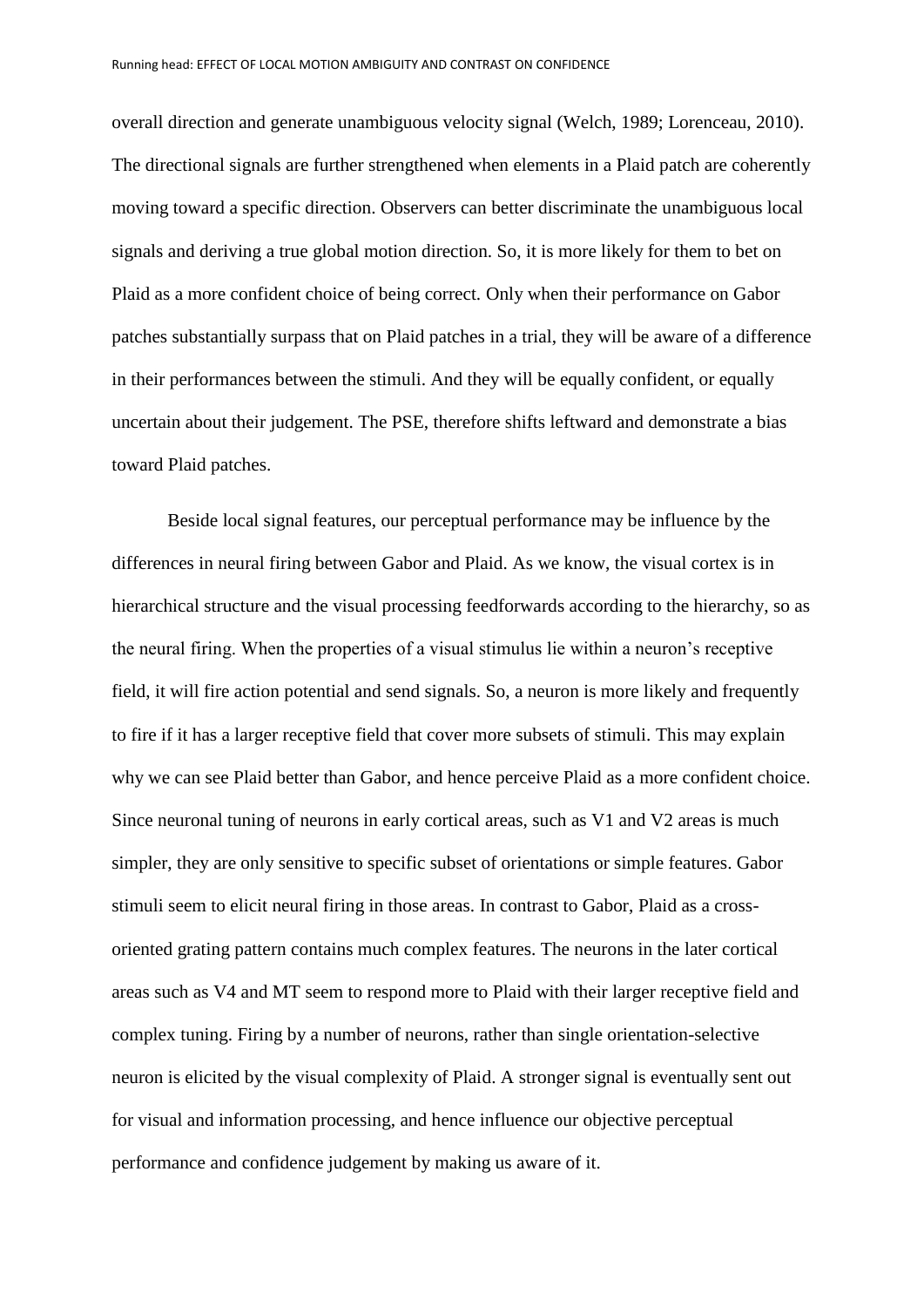While in experiment 2, the contrast SNR was manipulated to look for any difference in the subjective awareness between the Gabor and Plaid patches in signaling a global motion direction. Interestingly, an opposite pattern to experiment 1 was observed. Observers tend to choose Gabor as a more confident choice over Plaid when their objective performances on both stimuli are the same. Plaid, when comparing to Gabor, is under the later stage of visual processing that can be reached and accessed relative easier by the prefrontal cortex for information processing. To support this, existence of a mechanism is assumed to enhance direct projection and feedback between the prefrontal cortex and extrastriate visual cortex like V4 and MT. They can directly encode and project visual contents to prefrontal cortex for conscious information processing, and hence making contribution to consciousness (Banks, 2009). Several evidences have been found to support this assumption (Libedinsky  $\&$ Livingstone, 2011; Zanto, Rubens, Thangavel & Gazzaley, 2011). In such wise, observers are supposed to be more aware of the direction signaling by Plaid instead of Gabor.

But luminance contrast noise has been added to interfere with the processing. Under luminance noise, the two-stage processing (Adelson and Movshon, 1982) of Plaid may be interrupted. The components in Plaid may not be decomposed. Instead, it seems that the cross-oriented gratings are now viewed as irregular pattern as the intersections between the two gratings are blurred. Spatial frequency and motion direction that provide time-varying cues are no longer available. So, it become difficult for observer to discriminate the motion direction since there are uncertainty caused by luminance contrast noise.

Unlike Plaid, Gabor seems to be less vulnerable to the luminance noise effect. Observers could still see the relatively blurred gratings tilted to a specific orientation under luminance contrast noise. Neurons which are selective to that particular orientation and location in V1 are elicited to fire action potential and send signals representing Gabor. As the tuning of V1 neurons covers a much smaller and specific receptive field, the inhibition of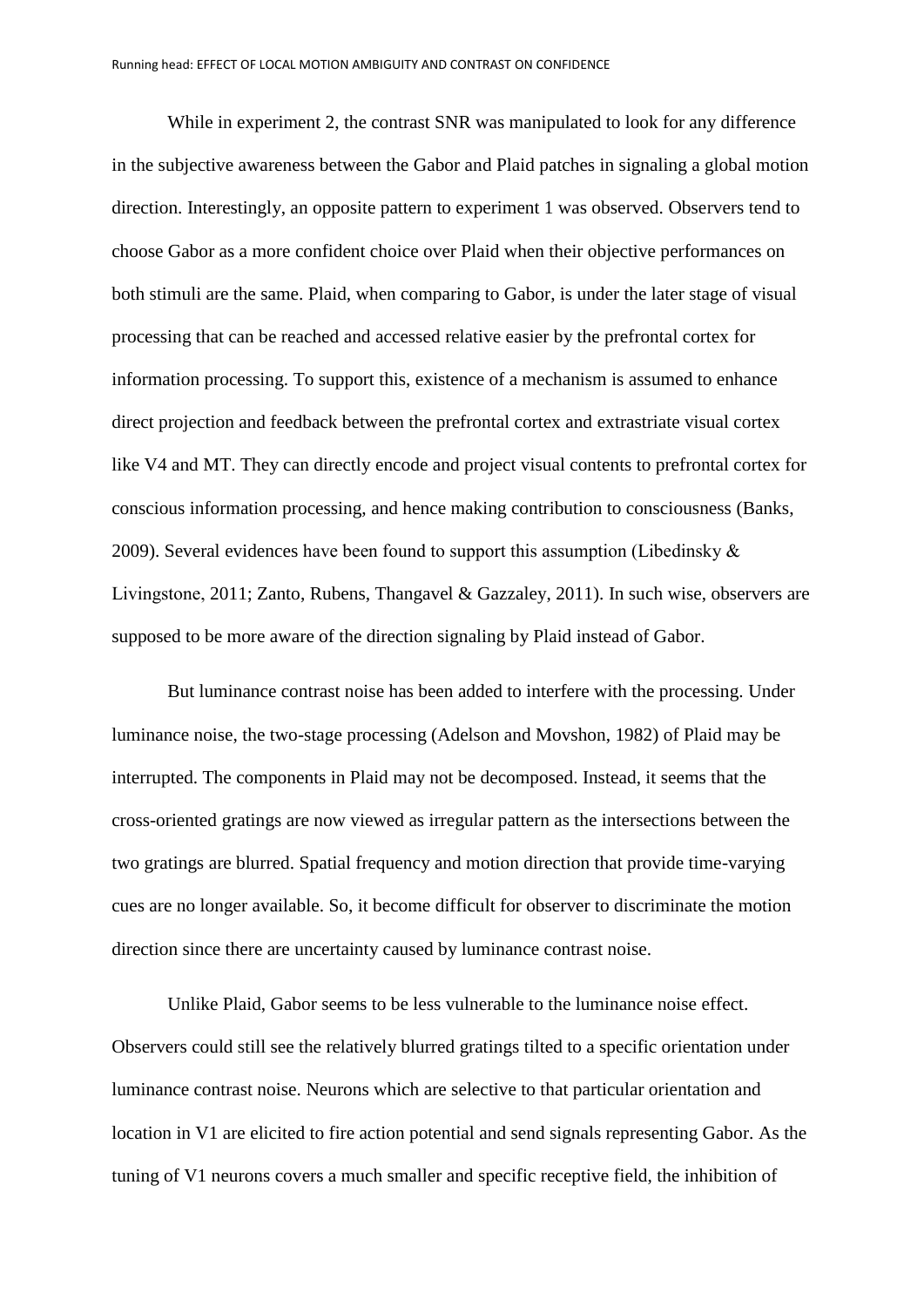other active neural firing may be less capable of interfere with the signals. Therefore, observers can perceive a clearer stimulus with less noise interference. However, there are more groups of orientation-selective neurons being activated by grating patterns like Plaid. Otherwise saying, there may be more groups of neurons being activated to fire due to the similar tuning. These neural firings are more like the inhibitory signals, rather than additional excitatory one (Richardson & Swarbrick, 2010). The signals of the Plaid patch are now interfered by other disorderly inhibitory neural firings, which eventually weaken the visibility of the moving Plaid patch. As a result, observers cannot see and discriminate the motion direction clearly. Under such circumstances, our metacognitive system seems to respond more to and trust the less noisy signal, which is the Gabor stimulus, more than the noisier signal, which is the Plaid stimulus. Therefore, we seem to be more confident of our motion direction judgement on Gabor patches, rather than Plaid patches.

Apart from the investigation on the relationship between objective perceptual performance and subjective awareness, we looked for whether there is an effect of one's autistic traits tendency on their subjective awareness about their own judgement in the current study. Autistic individuals have been characterized with atypical visual perception, that is enhancement to see details, impairment to integrate information and inability to self-monitor their performance (Dakin & Frith, 2005; Annaz, 2010; Pellicano & Burr, 2012, Grainger, Williams & Lind, 2014; Manning, Tibber & Dakin, 2017).

However, in experiment 1 of the current study, the results suggest that participants with higher autistic trait tendency seems to be less biased to choose Plaid as the more confident choice. They seem to be able to discriminate their objective perceptual performance quite well, which counters to the previous findings that metacognition is relatively impaired in autistic individuals. A possible explanation would be the atypical visual processing actually enhances their visual acuity to simple visual stimuli. Components in or near the V1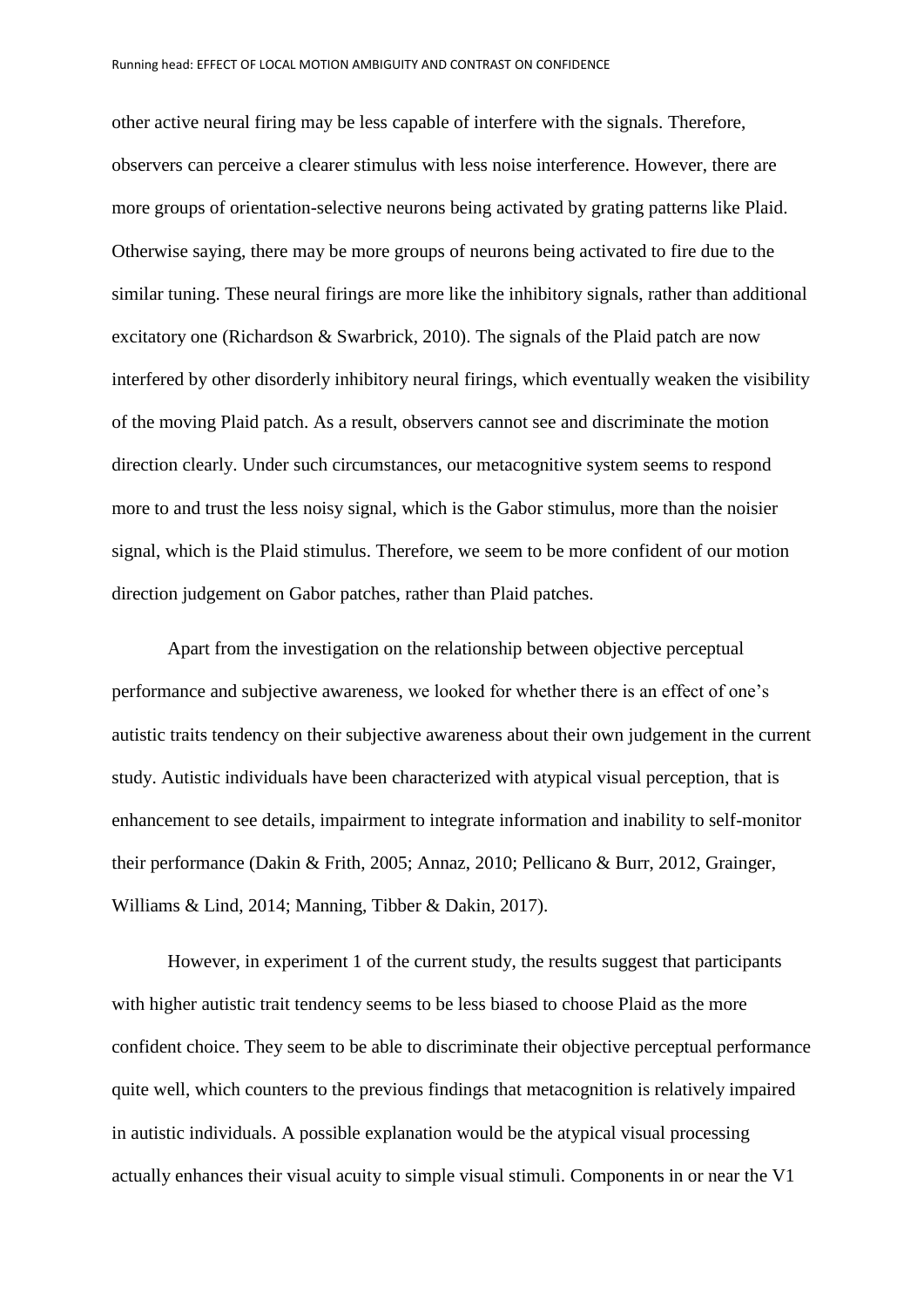or MT were found to be more responsive to a stimulus's simple features such as lines and spatial frequency (Milne, 2009). They are less affected by the ambiguity of motion direction signals as it depends more on these small details. Moreover, several findings have found that autistic individuals show superior performance in direction integration and discrimination tasks under noisy condition (Manning, Tibber & Dakin, 2017). Their higher tolerance of noise allows them to discriminate the direction better and hence, have higher confidence about their judgement. This may be a possible explanation of their less biased performance in experiment 1. Yet, the same effect was not found in experiment 2. Although this is a very interesting findings, the underlying mechanism is still unknown as there has not been many research on studying the low-level visual processing in autistic population that can support these findings. Also, all participants are not diagnosed with Autism. Only their autistic traits were measured to investigate the possible association. However, this could be an indicator for future research direction on the motion perception and metacognition among autistic individuals.

### **Conclusion**

In conclusion, a difference was found in the relationship between the objective performance and subjective awareness for forced-choice motion direction discrimination between the Gabor and Plaid patch in the current study. The results have revealed that normal observers indeed possess certain degree of confidence bias toward Plaid motion patch when coherence, and toward Gabor motion patch when luminance contrast were manipulated. Whether this bias or tendency can be demonstrated in other low-level stimuli or high-level stimuli is subject to further studies in the future. Moreover, an unexpected relationship between autistic trait tendency and such confidence bias was found in the current study. This provides insights to further study the higher-order cognitive process that is the self-awareness of perceptual judgment among the autistic population.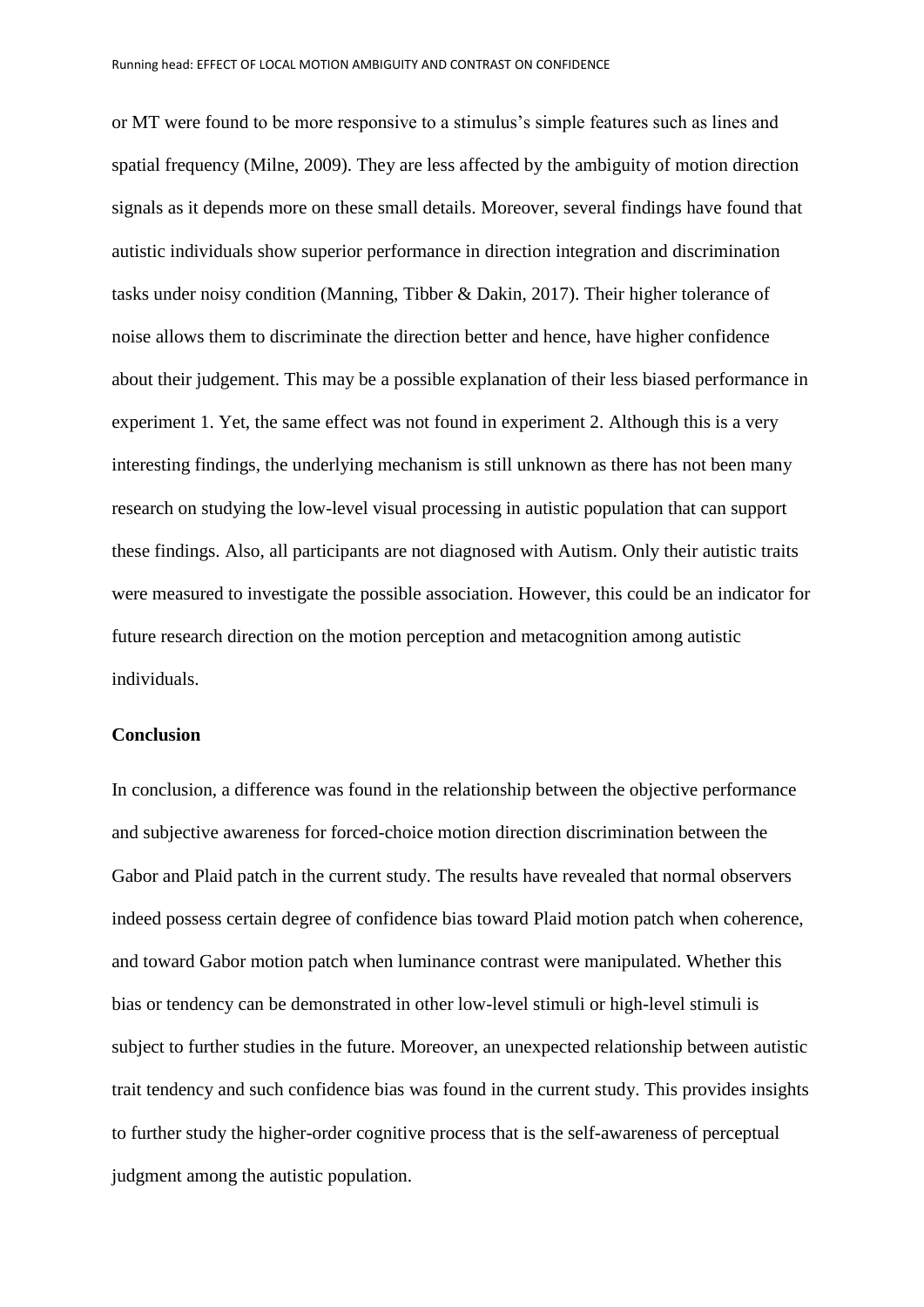#### **Reference**

Adelson, E. H., & Movshon, J. A. (1982). Phenomenal coherence of moving visual patterns. Nature, 300(5892), 523.

Adelson, E. H., & Movshon, J. A. (1982). Phenomenal coherence of moving visual patterns. Nature, 300(5892), 523.

Amano, K., Edwards, M., Badcock, D. R., & Nishida, S. Y. (2009). Adaptive pooling of visual motion signals by the human visual system revealed with a novel multi-element stimulus. Journal of Vision, 9(3), 4-4.

An, X., Gong, H., Qian, L., Wang, X., Pan, Y., Zhang, X., ... & Wang, W. (2012). Distinct functional organizations for processing different motion signals in V1, V2, and V4 of macaque. Journal of Neuroscience, 32(39), 13363-13379.

Annaz, D., Remington, A., Milne, E., Coleman, M., Campbell, R., Thomas, M. S., & Swettenham, J. (2010). Development of motion processing in children with autism. Developmental science, 13(6), 826-838.

Banks, W. P. (Ed.). (2009). Encyclopedia of consciousness (Vol. 1). Academic Press.

Baron‐Cohen, S., Campbell, R., Karmiloff‐Smith, A., Grant, J., & Walker, J. (1995). Are children with autism blind to the mentalistic significance of the eyes?. British Journal of Developmental Psychology, 13(4), 379-398.

Born, R. T., & Bradley, D. C. (2005). Structure and function of visual area MT. Annu. Rev. Neurosci., 28, 157-189.

Brainard, D. H., & Vision, S. (1997). The psychophysics toolbox. Spatial vision, 10, 433- 436.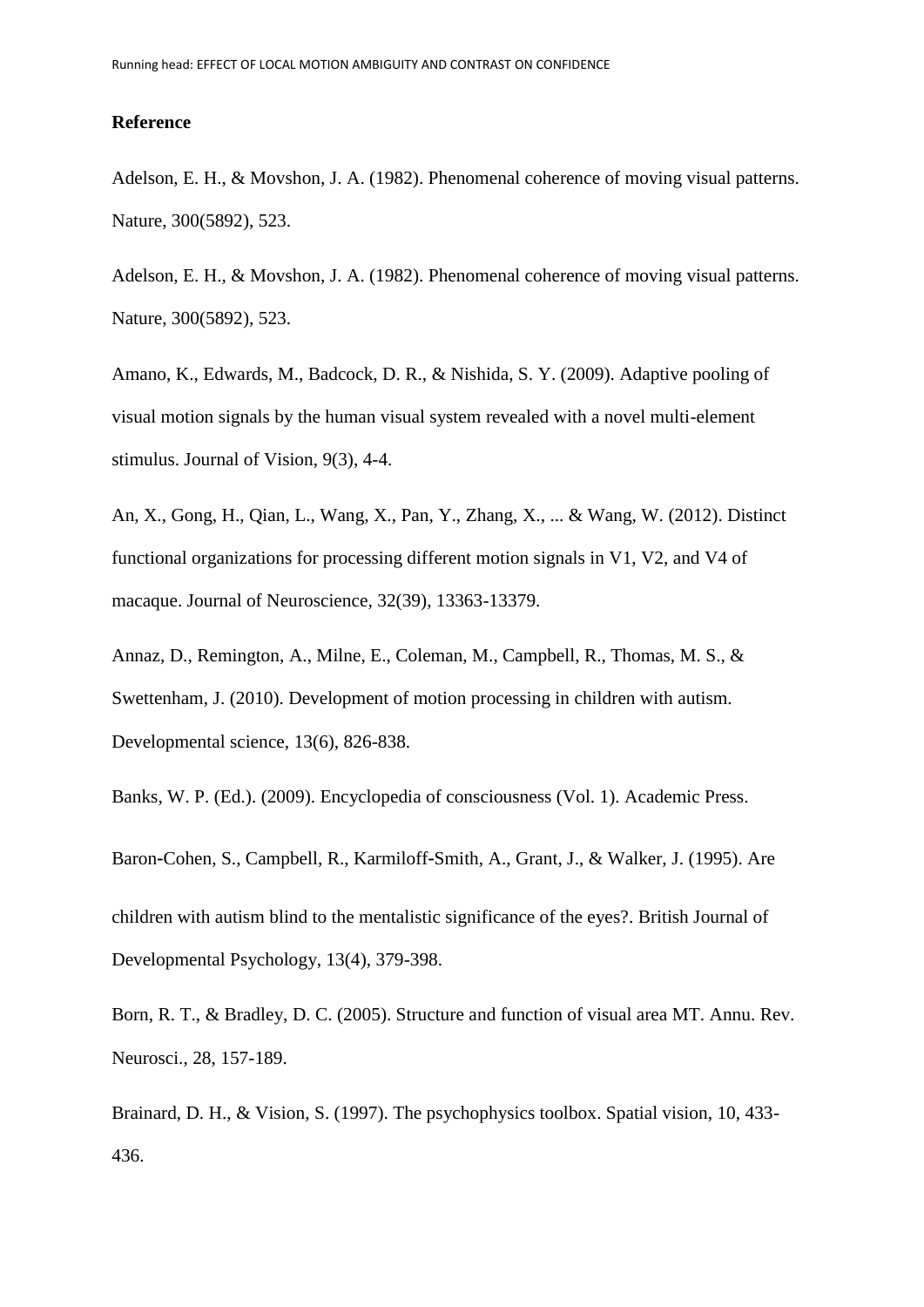Bruno, N., & Bertamini, M. (2015). Perceptual organization and the aperture problem. In The Oxford handbook of perceptual organization.

Dakin, S., & Frith, U. (2005). Vagaries of visual perception in autism. Neuron, 48(3), 497- 507.

Dakin, S., & Frith, U. (2005). Vagaries of visual perception in autism. Neuron, 48(3), 497- 507.

Dijkstra, N., Zeidman, P., Ondobaka, S., van Gerven, M. A., & Friston, K. (2017). Distinct top-down and bottom-up brain connectivity during visual perception and imagery. Scientific reports, 7(1), 5677.

Duffy, K. R., & Hubel, D. H. (2007). Receptive field properties of neurons in the primary visual cortex under photopic and scotopic lighting conditions. Vision research, 47(19), 2569- 2574.

Fleming, S. M., & Daw, N. D. (2017). Self-evaluation of decision-making: A general Bayesian framework for metacognitive computation. Psychological review, 124(1), 91.

Fleming, S. M., & Lau, H. C. (2014). How to measure metacognition. Frontiers in human neuroscience, 8, 443.

Fleming, S. M., Dolan, R. J., & Frith, C. D. (2012). Metacognition: computation, biology and function.

Grainger, C., Williams, D. M., & Lind, S. E. (2014). Metacognition, metamemory, and mindreading in high-functioning adults with autism spectrum disorder. Journal of Abnormal Psychology, 123(3), 650.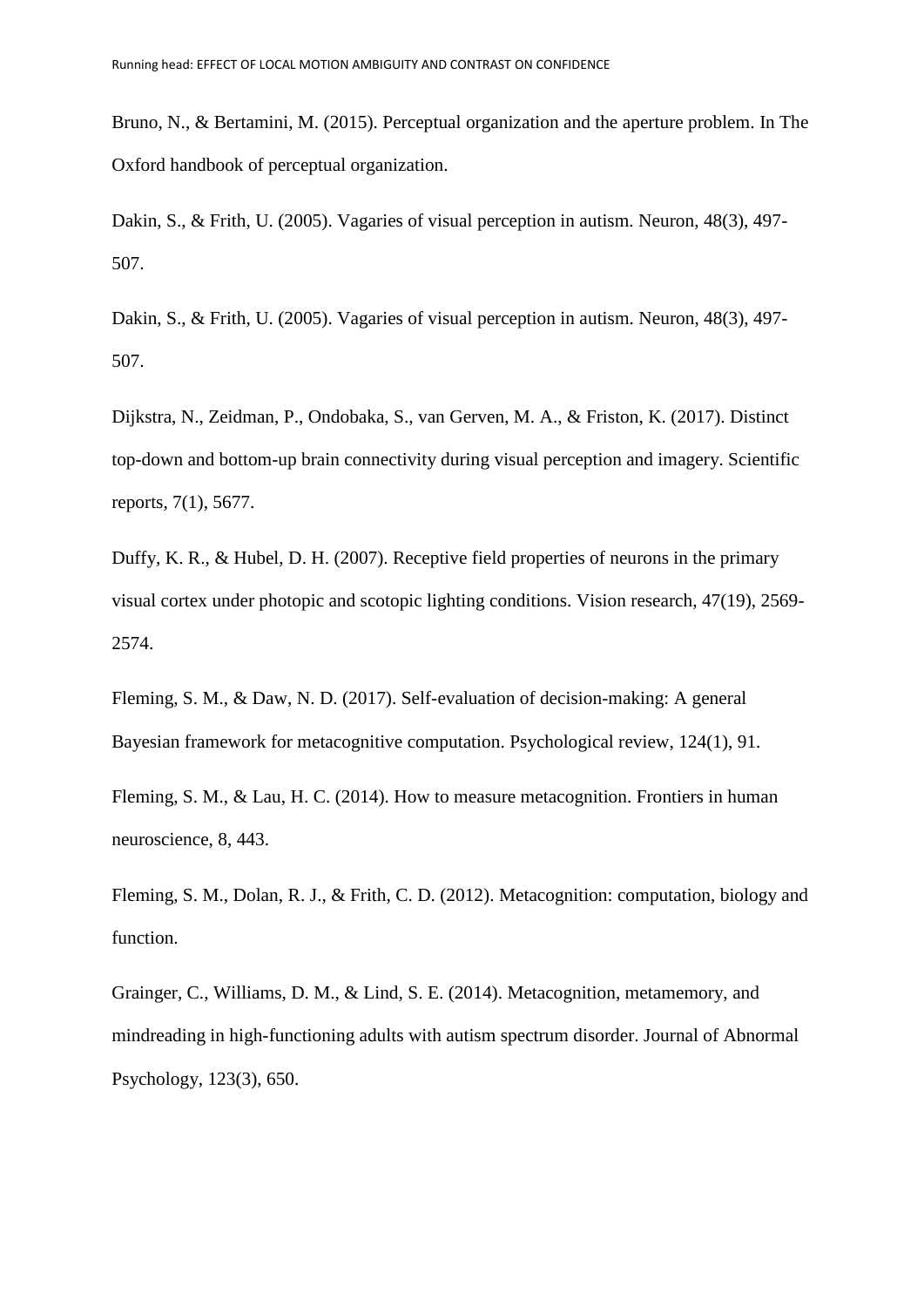Hesselmann, G., Hebart, M., & Malach, R. (2011). Differential BOLD activity associated with subjective and objective reports during "blindsight" in normal observers. Journal of Neuroscience, 31(36), 12936-12944.

Hubel, D. H., & Wiesel, T. N. (1959). Receptive fields of single neurones in the cat's striate cortex. The Journal of physiology, 148(3), 574-591.

Hubel, D. H., & Wiesel, T. N. (1962). Receptive fields, binocular interaction and functional architecture in the cat's visual cortex. The Journal of physiology, 160(1), 106-154.

Intaitė, M., Noreika, V., Šoliūnas, A., & Falter, C. M. (2013). Interaction of bottom-up and top-down processes in the perception of ambiguous figures. Vision Research, 89, 24-31.

Kleiner, M. (2010, August). Visual stimulus timing precision in Psychtoolbox-3: Tests, pitfalls and solutions. In 33rd European Conference on Visual Perception (ECVP 2010) (p. 189). Pion Ltd..

Libedinsky, C., & Livingstone, M. (2011). Role of prefrontal cortex in conscious visual perception. Journal of Neuroscience, 31(1), 64-69.

Maniscalco, B., & Lau, H. (2012). A signal detection theoretic approach for estimating metacognitive sensitivity from confidence ratings. Consciousness and cognition, 21(1), 422- 430.

Manning, C., Tibber, M. S., & Dakin, S. C. (2017). Visual integration of direction and orientation information in autistic children. Autism & Developmental Language Impairments, 2, 2396941517694626.

Manning, C., Tibber, M. S., & Dakin, S. C. (2017). Visual integration of direction and orientation information in autistic children. Autism & Developmental Language Impairments, 2, 2396941517694626.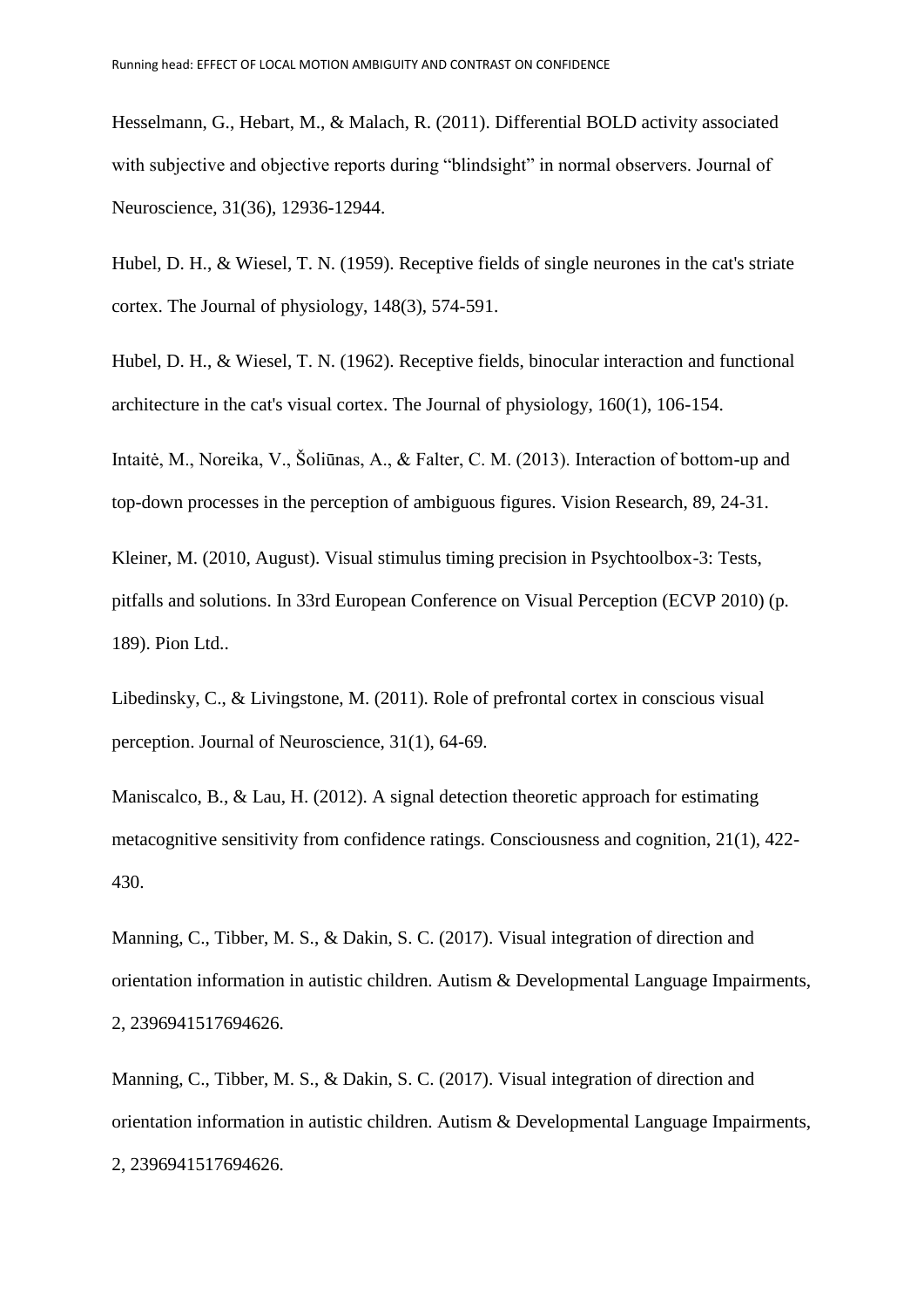Mather, G., Pavan, A., Campana, G., & Casco, C. (2008). The motion aftereffect reloaded. Trends in cognitive sciences, 12(12), 481-487.

Milne, E., Scope, A., Pascalis, O., Buckley, D., & Makeig, S. (2009). Independent component analysis reveals atypical electroencephalographic activity during visual perception in individuals with autism. Biological psychiatry, 65(1), 22-30.

Movshon, J. A. (1986). The analysis of moving patterns. Pattern recognition mechanisms, 117-151.

Pellicano, E., & Burr, D. (2012). When the world becomes 'too real': a Bayesian explanation of autistic perception. Trends in cognitive sciences, 16(10), 504-510.

Peters, M. A., & Lau, H. (2015). Human observers have optimal introspective access to perceptual processes even for visually masked stimuli. Elife, 4, e09651.

Peters, M. A., Kentridge, R. W., Phillips, I., & Block, N. (2017). Does unconscious perception really exist? Continuing the ASSC20 debate. Neuroscience of Consciousness, 2017(1), nix015.

Peters, M. A., Kentridge, R. W., Phillips, I., & Block, N. (2017). Does unconscious perception really exist? Continuing the ASSC20 debate. Neuroscience of Consciousness, 2017(1), nix015.

Phillips, I. (2016). Consciousness and criterion: on Block's case for unconscious seeing. Philosophy and Phenomenological Research, 93(2), 419-451.

Priebe, N. J. (2016). Mechanisms of orientation selectivity in the primary visual cortex. Annual review of vision science, 2, 85-107.

Richardson, M. J., & Swarbrick, R. (2010). Firing-rate response of a neuron receiving excitatory and inhibitory synaptic shot noise. Physical review letters, 105(17), 178102.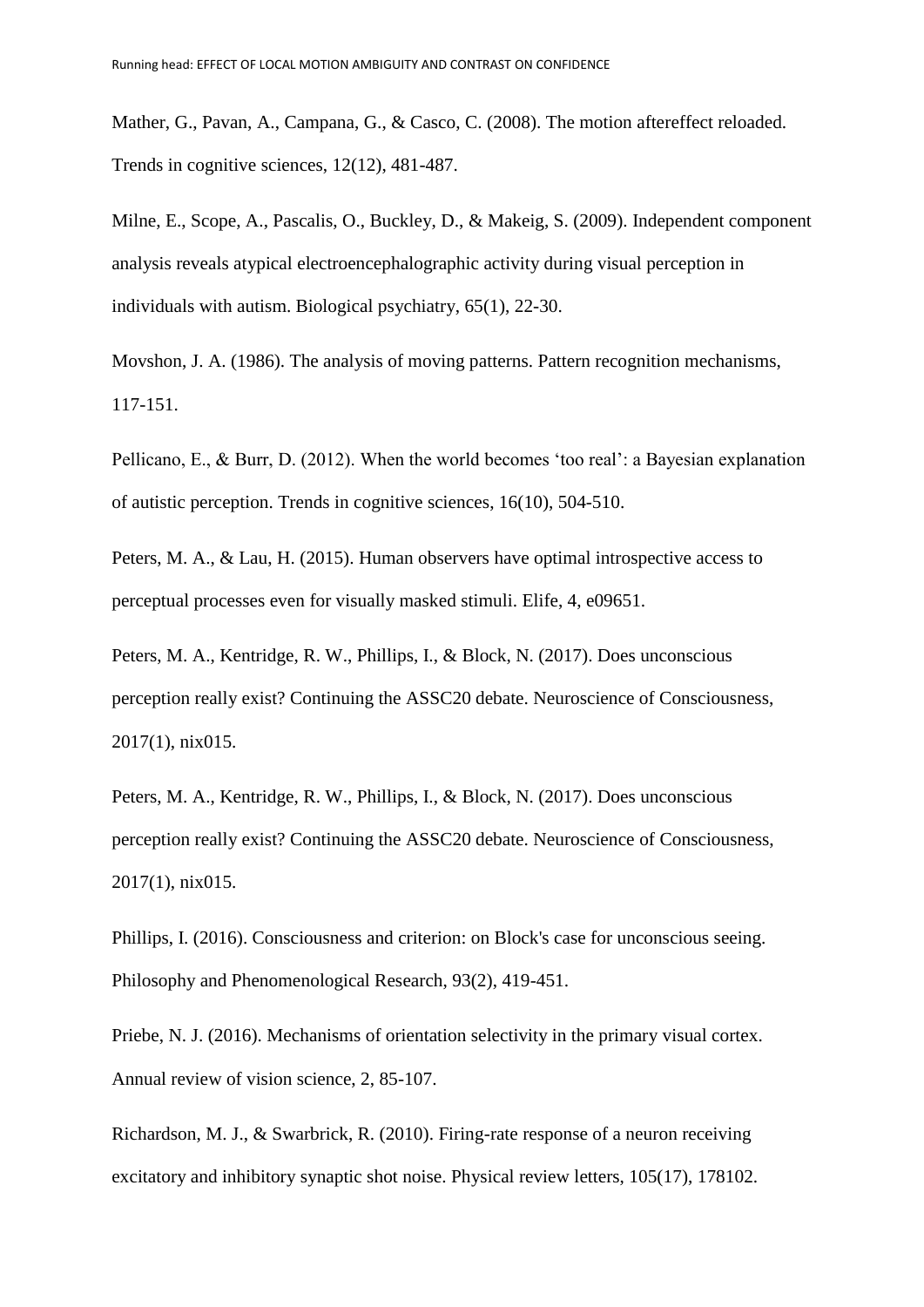Rider, A. T., McOwan, P. W., & Johnston, A. (2014). Asymmetric global motion integration in drifting Gabor arrays. Journal of vision, 14(8), 18-18.

Rider, A. T., Nishida, S. Y., & Johnston, A. (2016). Multiple-stage ambiguity in motion perception reveals global computation of local motion directions. Journal of vision, 16(15), 7- 7.

Rider, A. T., Nishida, S., & Johnston, A. (2016). Multiple-stage ambiguity in motion perception reveals global.

Samaha, J., Barrett, J. J., Sheldon, A. D., LaRocque, J. J., & Postle, B. R. (2016).

Dissociating perceptual confidence from discrimination accuracy reveals no influence of metacognitive awareness on working memory. Frontiers in psychology, 7, 851.

Santangelo, J. Selecting a quantitative measure of metacognition.

Scarfe, P., & Johnston, A. (2011). Global motion coherence can influence the representation of ambiguous local motion. Journal of vision, 11(12), 6-6.

Sherman, M. T., Seth, A. K., Barrett, A. B., & Kanai, R. (2015). Prior expectations facilitate metacognition for perceptual decision. Consciousness and cognition, 35, 53-65.

Shimojo, S., Silverman, G. H., & Nakayama, K. (1989). Occlusion and the solution to the aperture problem for motion. Vision research, 29(5), 619-626.

Takeuchi, T. (1998). Effect of contrast on the perception of moving multiple Gabor patterns. Vision research, 38(20), 3069-3082.

Van Gulick, R. (2004). Higher-order global states (HOGS): an alternative higher-order model. Higher-order theories of consciousness, 67-93.